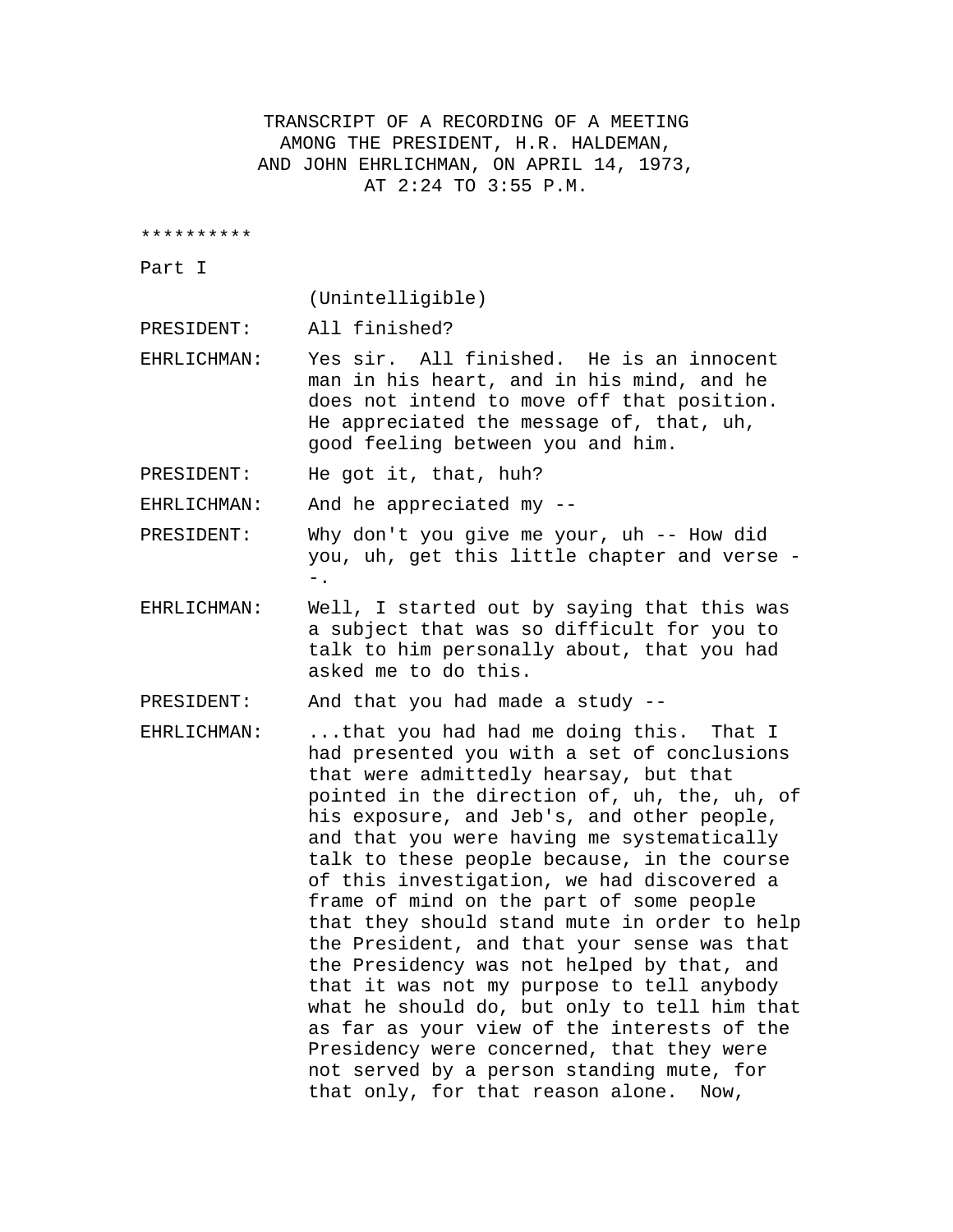there might be plenty of reasons why a person would want to stand mute and put the government on its proof. And that wasn't the question. And obviously he, and then he said, "Well, what you're saying to me is that the President is reserving to me all my options," and I said, "Of course he is, John. The only thing that he doesn't want you to feel is that you don't have the option of going in and talking, if you want to do so. That you have completely every option to go in or not to go in." And he said, well he appreciated that, but he had not been taking the position he had for the reason that he thought he was necessarily helping or hurting the Presidency, but he said, "You know, these, these characters pulled this thing off without my knowledge." He said, "I never saw Liddy for months at a time." And he said, "I didn't know what they were up to." And he said, "Nobody was more surprised than I was. We had this meeting, and, and," uh, he, he lobbed, uh, mud balls at the White House at every opportunity -- it was very interesting how he dragged it in, uh, yeah...

UNIDENTIFIED

- EHRLICHMAN: ...one after the other. But for instance, he said, uh, "There were these meetings, uh, uh, these characters came over to my office and, uh, Liddy put on this million dollar presentation which was perfectly ridiculous. Says it comes --the origin of that, of course, was in the White House where Bob Haldeman and I talked about something called the Operation Sandwedge. That was really the grandfather of this whole thing. And, of course, that was never put together because we couldn't get the right people to do it, and -- They were talking about Joe Hoods and people of that kind," and so he said "It never happened."
- PRESIDENT: What is Operation Sandwedge?
- HALDEMAN: It's, it was something that Jack Caulfield...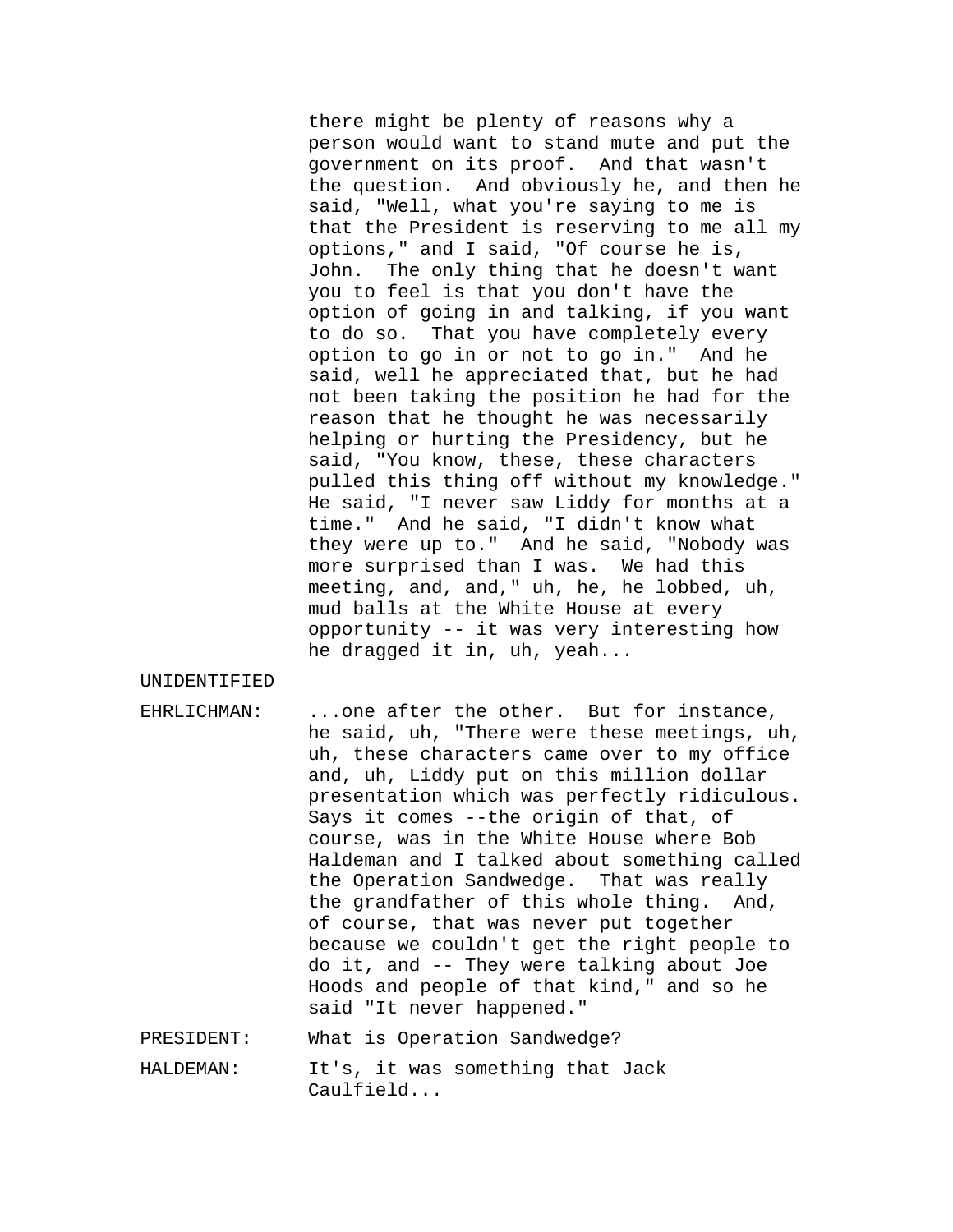PRESIDENT: (Unintelligible) Oh, yes.

HALDEMAN: ...came up with back in '71, and we needed some intelligence and ought to set up our own Intertel.

- EHRLICHMAN: So then he went on to say that, uh, uh, uh, there were only those meetings - he's still hung up on the only three, uh, only three meetings thing. He made it very clear to me that he didn't ever believe there was a fourth meeting. He said that, of course --
- HALDEMAN: He wasn't in the fourth meeting, John. There were only three meetings as far as he's concerned.
- EHRLICHMAN: No, no, but he didn't refer to three or four, he referred to the, the meetings themselves. He, he argues that there was no meeting after the million dollar meeting, let me put it that way.

HALDEMAN: Oh, really.

EHRLICHMAN: Right. That's the sense of what he was saying. I didn't press him on it and I tried to play him with kid gloves. In fact, I never asked him to tell me anything.

PRESIDENT: Yeah.

EHRLICHMAN: He just came forward with all this stuff.

PRESIDENT: Right.

EHRLICHMAN: Uh, he says that, uh, uh, actually, uh, Magruder is going to have a problem with all this because Dean talked Magruder into saying the wrong thing to the Grand Jury, and, uh, uh, so Magruder's got a problem.

PRESIDENT: My God, Mitchell was there.

EHRLICHMAN: Yep.

PRESIDENT: Isn't that the meeting they're referring to?

EHRLICHMAN: Yes, sir.

HALDEMAN: Sure.

PRESIDENT: Mitchell was there when Dean talked him into saying the wrong things?

HALDEMAN: That's what he says. That's what the, that's what Mitchell says.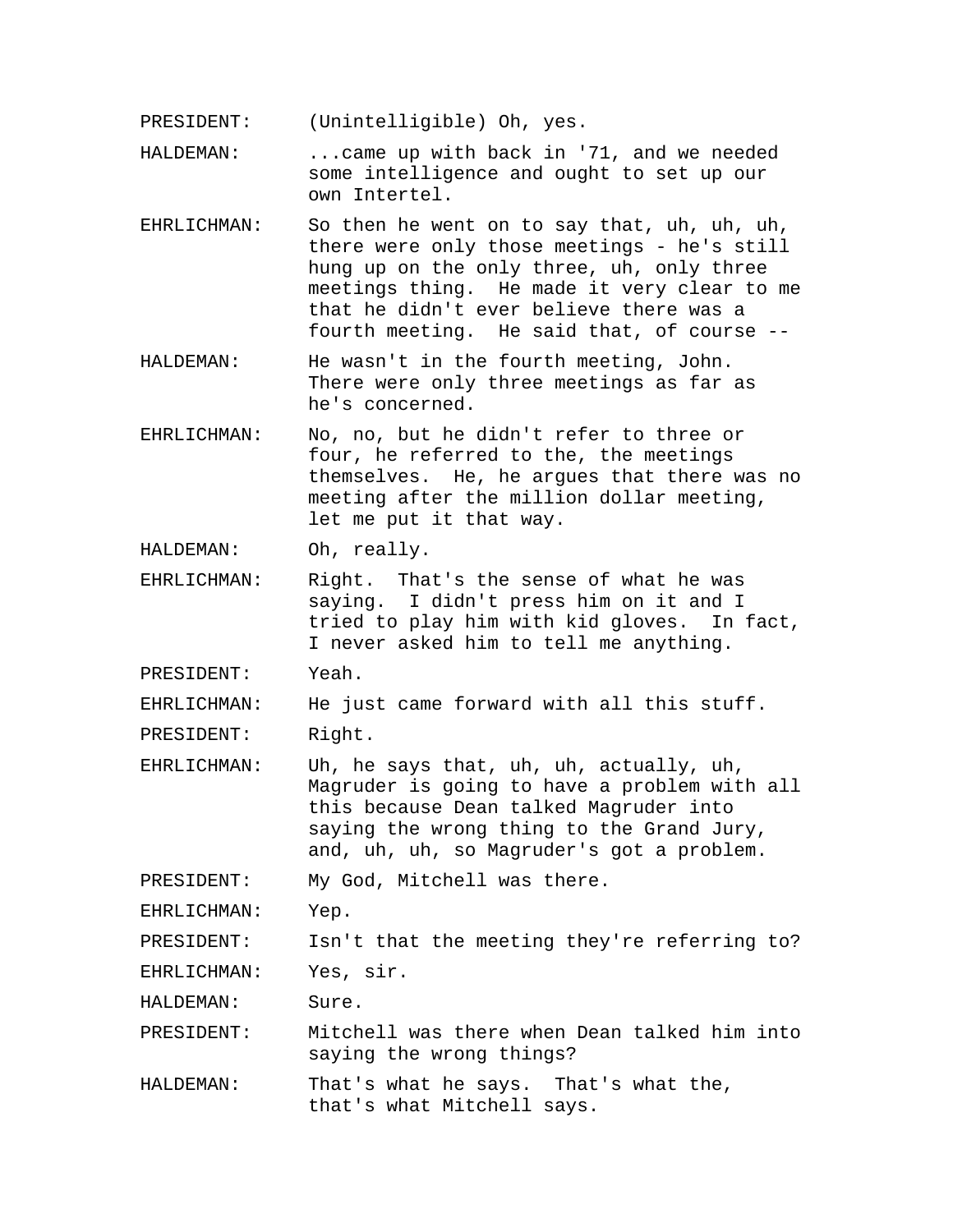PRESIDENT: What does Dean say about it?

EHRLICHMAN: Dean, uh... Dean says it was Mitchell and Magruder who agreed.

HALDEMAN: Well, uh, --

EHRLICHMAN: It must have been the quietest meeting in history because everybody's version is that the other two guys talked.

PRESIDENT: Go ahead. Let's hear the rest of it.

- EHRLICHMAN: Well, it goes on like that. Uh, his, his characterization of all this is that he was a very busy man, that he wasn't keeping track of what was going on at the Committee, that this was engendered as a result of Hunt and Liddy coming to Colson's office and getting Colson to make a phone call to, uh, Magruder and that, uh, he, Mitchell, was just not aware that all that happened until, uh, Van Shumway brought Liddy into Mitchell's office sometime in June, and that's the first he had knowledge of it. Much later in the conversation, --
- HALDEMAN: Before the discovery?

EHRLICHMAN: Uh, well, I don't know. (Unintelligible)

EHRLICHMAN: I don't know. He didn't, he didn't (Unintelligible)

EHRLICHMAN: You can listen to it. I've got it taped. (Unintelligible)

EHRLICHMAN: But in any event, much later, uh, I said that the Grand Jury felt, or the U.S. Attorney felt, that they had John, uh, wired. And he said, "Well, what possible evidence could they have to, uh, feel that way?" And I...

PRESIDENT: John Dean or John Mitchell?

EHRLICHMAN: John Mitchell. And I said, "Well, I understand that one version of the facts is that Magruder brought you a memo with a number of targets on it, and that you checked off the targets that you wanted." And he said, Why, that, nothing could be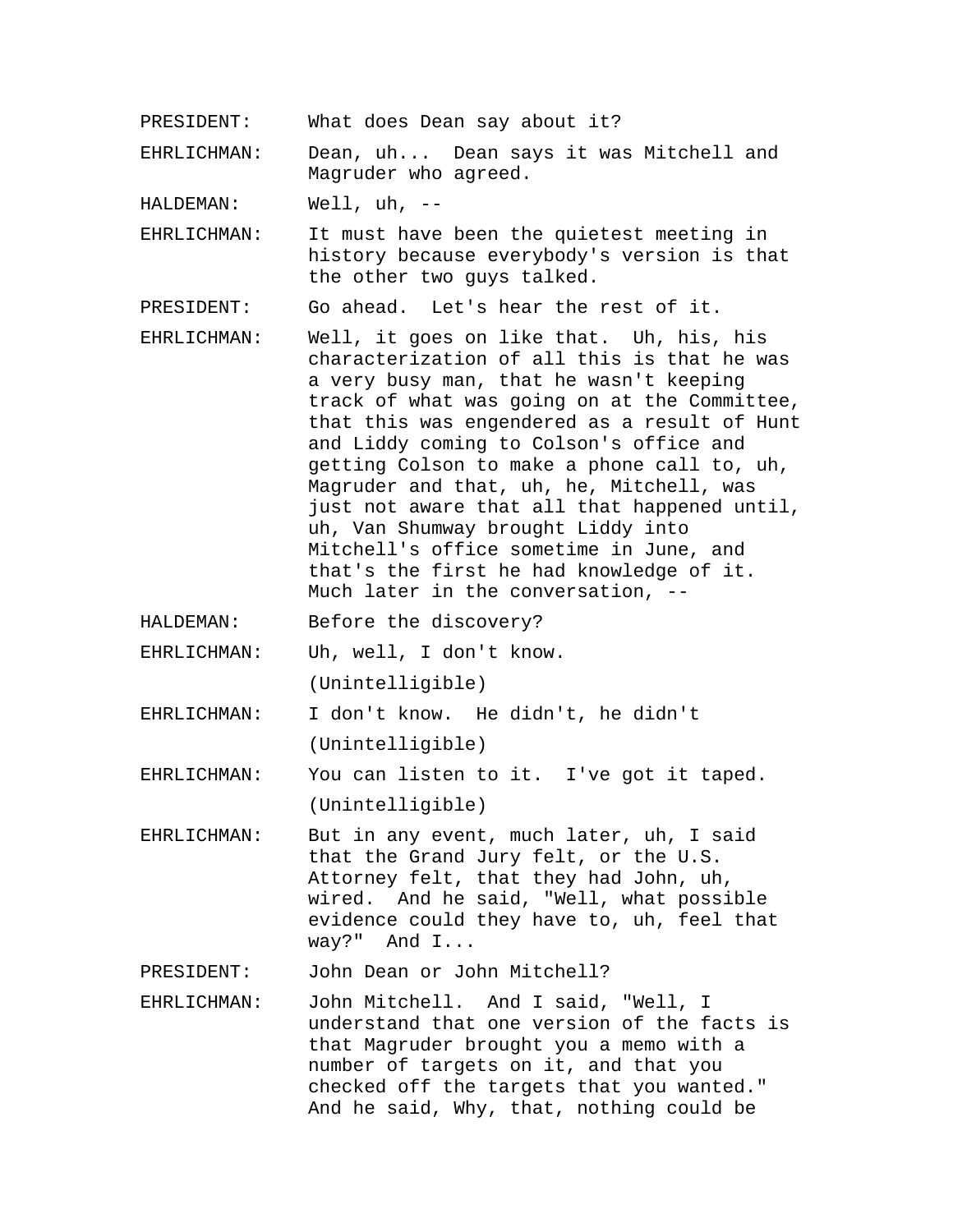further from truth than that.

PRESIDENT: That was John Dean's version?

HALDEMAN: That's right.

PRESIDENT: That's what he said he said to Mitchell?

EHRLICHMAN: Right. Then --

HALDEMAN: What Mitchell said to me was that he did not - he said, "I checked, I signed off on it."

PRESIDENT: Yeah. Go ahead.

HALDEMAN: I said, "You mean you initialed it," and he said, "No.

EHRLICHMAN: Then, uh, I said, uh, they had res jestae by Hunt and Liddy having a conversation, and Liddy saying to Hunt, "Yes, I know how you don't like this stuff. We have to do it because Mr. Mitchell insists on it." He said, "I never saw Liddy for five months. From February to June, I never laid eyes on him." He said, "I think Liddy is the source of a lot of my problems here, he's using my name, and so forth. Uh, so it's very much of a hard line thing. He said, uh, uh, "If I'm indicted, it is gonna be very hard, but," he said (Clears Throat) "I have to think of my reputation." Uh, he said, "I can't let people get away with this kind of thing," and he said, "I am just going to have to defend myself every way I can." "Because," he said, "Obviously I can't get a, I can't get a fair trial in the city of Washington by any stretch of the imagination. We'll just have to see how that all comes out." Uh, he said, "I am sorry to hear that so much of this is going to come to the White House." Uh, he said, uh, "Certainly it's not in the President's interest to have all this kind of thing come out." He made a great point of the \$350,000. He says that his recollection - and he said, "You want to check this because," He said, "I'm not, I'm very vague on the facts of this." But he said, I, uh, uh, I, I told him about Strachan, because Strachan used to work for him. And I told him that Strachan had been, and has to go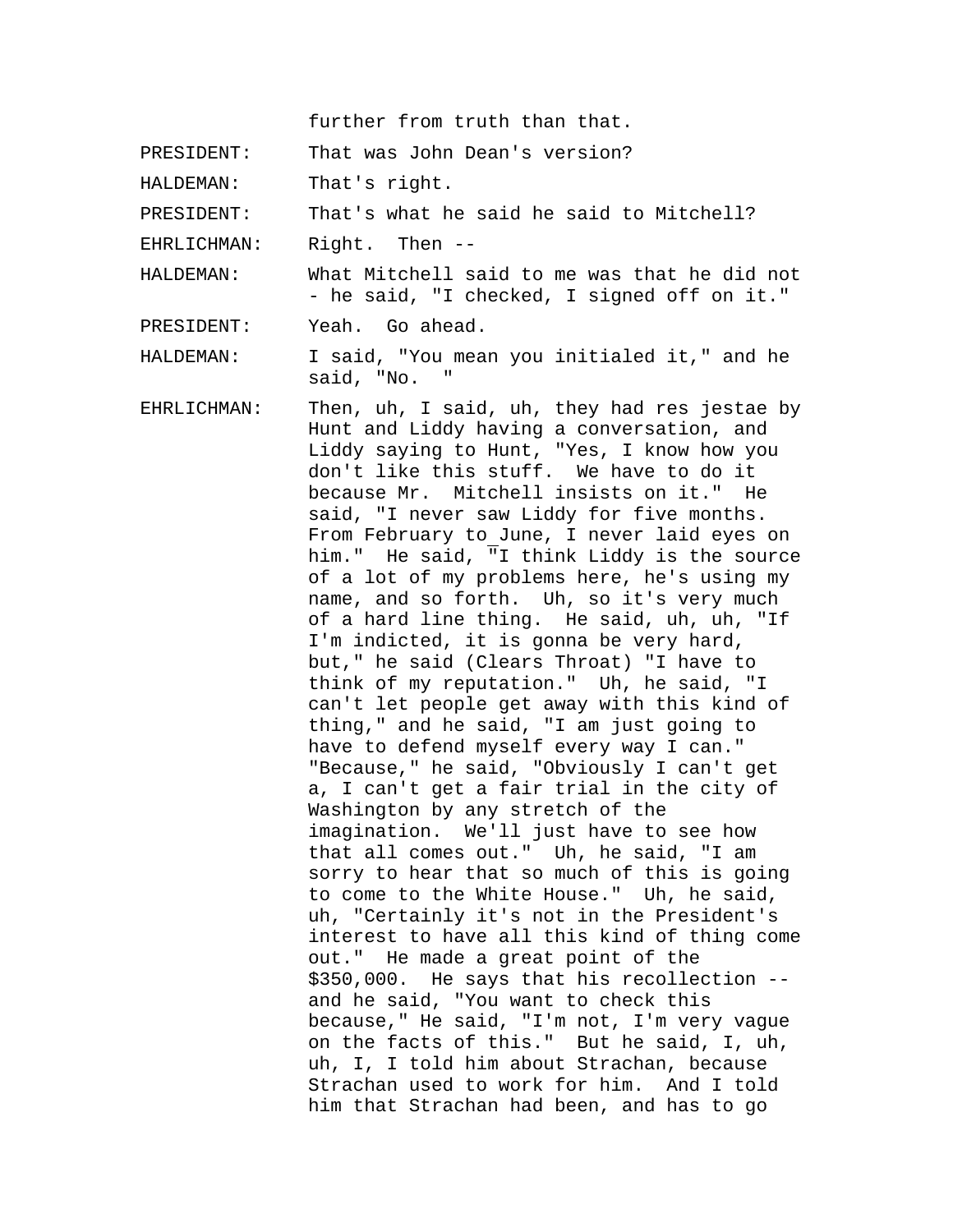back and correct from 350 to 328. Well, he said, "That wasn't the only invasion of that money." And I said, "Oh?" And he said, "No, you would have to check with John Dean on this but," he said, "it's my recollection that Dean had Strachan draw other money out of that fund for payment to these defendants." And I said, "Well, that's the first I heard of that. I understood that Strachan had gone to Bob and said what about this fund, and Bob said send it back to the Committee and, uh, that Strachan had taken it to LaRue as a representative of the Committee." He said, "Yes, I think that's the way it all went, but not until some of it had been tapped for the defendants." And I said, uh, uh, ...

- HALDEMAN: (Coughing) I think your defense is, it was not known to anybody over here who was gonna, whoever received it.
- EHRLICHMAN: No. I said (tapping) "Was that before the money got to LaRue?" And he said, "Yes, I am sure it was." And I said, "Well, who would know about that cause I've never heard that before?" And he said, 'well, I think Dean." So  $-$

PRESIDENT: The \$328,000 is wrong, too, then?

EHRLICHMAN: Well, if Mitchell is to be believed, that's right, uh, that's the inference. But, uh, you don't know of any other withdrawal do you, Bob?

HALDEMAN: Well, I told you

EHRLICHMAN: Yep.

HALDEMAN: ...the \$328,000 was not returned in one trip.

EHRLICHMAN: But it all went to LaRue?

HALDEMAN: That's what I'm told.

PRESIDENT: ...In one trip? I mean he did it twice?

UNIDENTIFIED: Yep.

HALDEMAN: Here, here's the sequence on that. We wanted to get the money back to the Committee. The Committee wouldn't take it.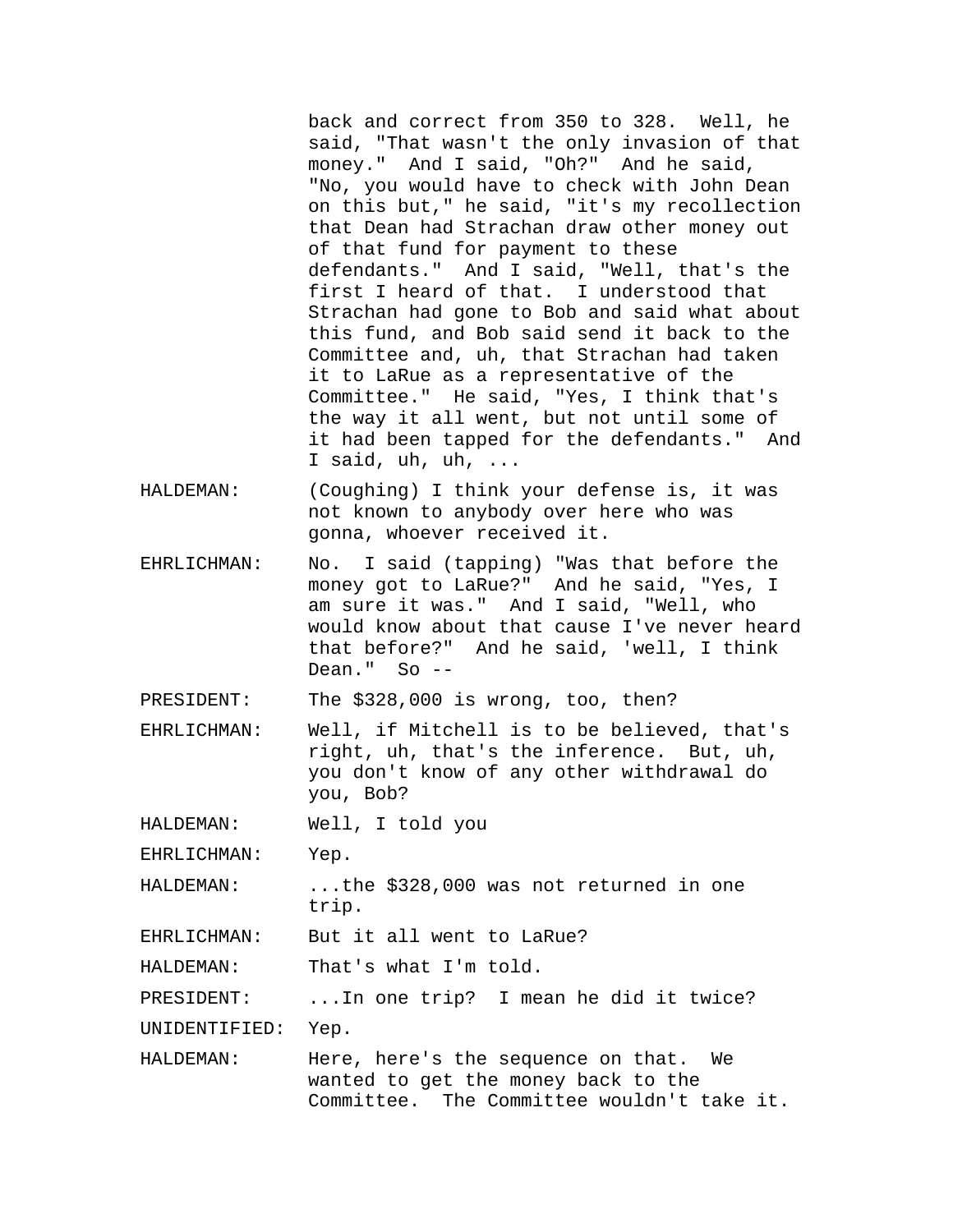Mitchell wouldn't let LaRue take it. I said give it all back. LaRue, Mitchell said no. Then they got desperate for money, and being desperate for money took back -- I think it was \$4O,OOO. And that's all they would take. I still said, "Take it all back, not just, not just, not just a segment of it", and made, uh, the point that I didn't see what the problem was. If they needed money and we wanted to get rid of money, it seemed to me it was of mutual interest in working it out. And that, then, was what happened. The balance -- If, if- \$40,000 were taken in one trip then whatever -- (unintelligible)

- PRESIDENT: Tell Strachan in his testimony on Monday that he better be, he better be clear that he didn't give it all in one bunch.
- HALDEMAN: Right.
- PRESIDENT: Right, 'cause Strachan has testified apparently that he gave the whole bundle at once.

HALDEMAN: No, sir, he has not.

EHRLICHMAN: No, he wasn't asked that.

PRESIDENT: He wasn't asked?

HALDEMAN: His testimony in that area is not wrong.

PRESIDENT: Good.

EHRLICHMAN: Now, John kept referring to, kept using a phrase, "protecting the rights of people." One of the ways that he used that phrase was in response to my question about what he thought I oughta do with the information that I had collected in the last several weeks.

(Unintelligible)

And he said, Uh, Well, you have to first of all consider the rights of the individual." I said, "Yes. At the same time, here is the President sitting here now with a body of hearsay and not absolute knowledge. Uh, my inclination is to give it to Kleindienst." And, uh, he thought about that awhile and he said' "Yes, I guess that's, that's the best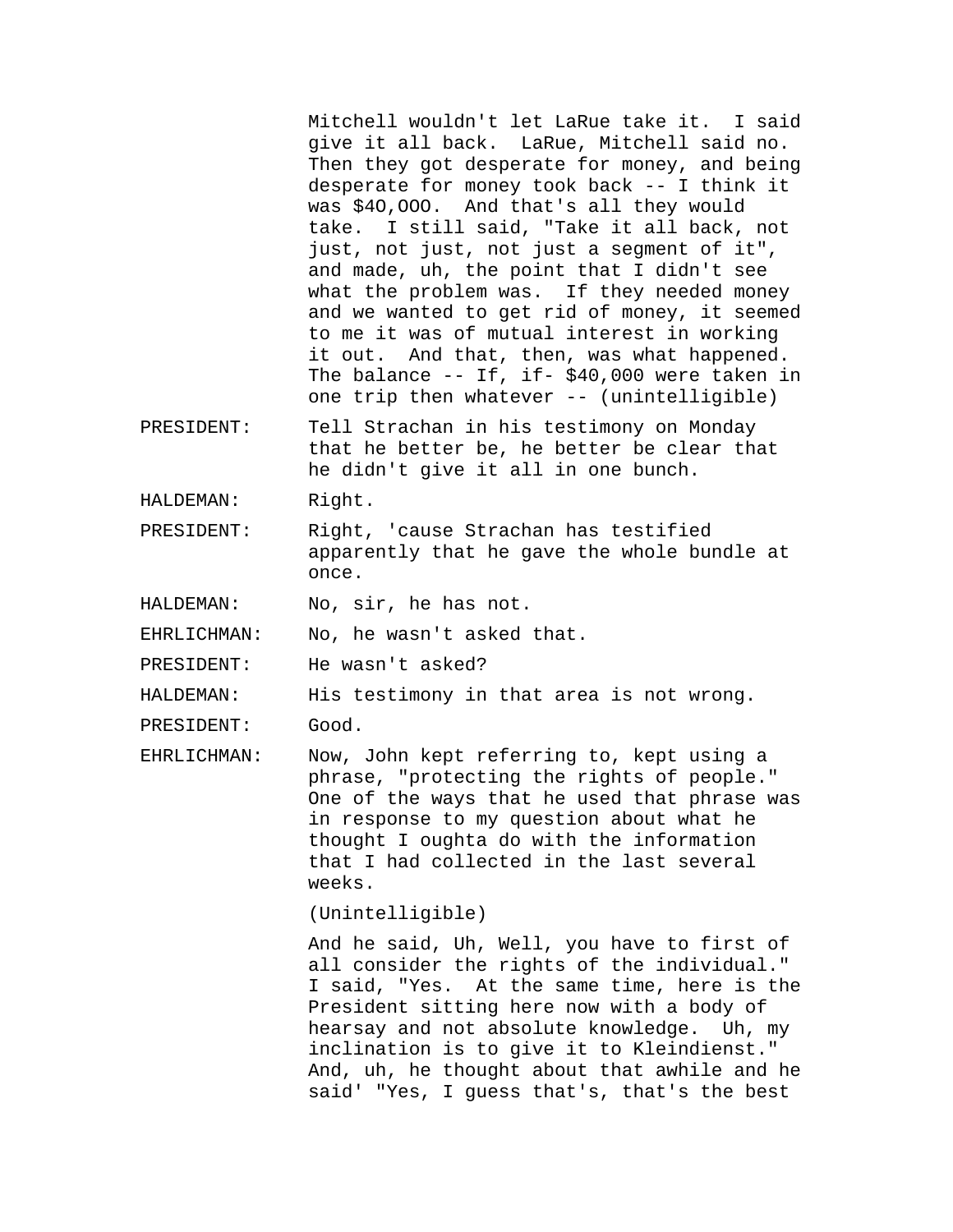thing he could do." I said, "Now you should know that Kleindienst just said that if you, in any way, get the crack in this case, that he is going to step aside, regardless of this whole case." And I said, "I understand Henry Pre, Petersen also will."

HALDEMAN: Really?

EHRLICHMAN: And, yeah,...

HALDEMAN: I think you've got to be kidding.

- EHRLICHMAN: ...and, uh, I said "That the thing Kleindienst is pushing for is a special prosecutor." John said, "That would be a grave mistake because it would be subversive to the orderly process of justice if every time you have an important case you strive to put together an ad hoc process."
- PRESIDENT: Well, how ridiculous-the present prosecutor's going like hell any way.
- EHRLICHMAN: Uh, so, Uh, I said, uh, "At least, he thought he should step aside." He got a very wry smile on his face, and he said, "Well it's great to have friends isn't it?" He says, "Especially the way that we stuck by them" --meaning the ITT business, I assume.

PRESIDENT: Because of Kleindienst.

EHRLICHMAN: Uh, so, uh, that was a, that was an interesting little aside. He said, "I Would be very grateful if you would all kind of keep me posted."

HALDEMAN: Really?

EHRLICHMAN: And I said, "Fine." He knew that we were talking to Chappie Rose. Uh, I told him no decision had been made about a Special Counsel, but that we were inclined not to appoint a Special Prosecutor; that you were...

PRESIDENT: He doesn't mind a Special Counsel?

EHRLICHMAN: And, he thinks it's a good idea to have a Special Counsel. He suggested that maybe the Special Counsel should be the one to go talk to Kleindienst, rather than, uh,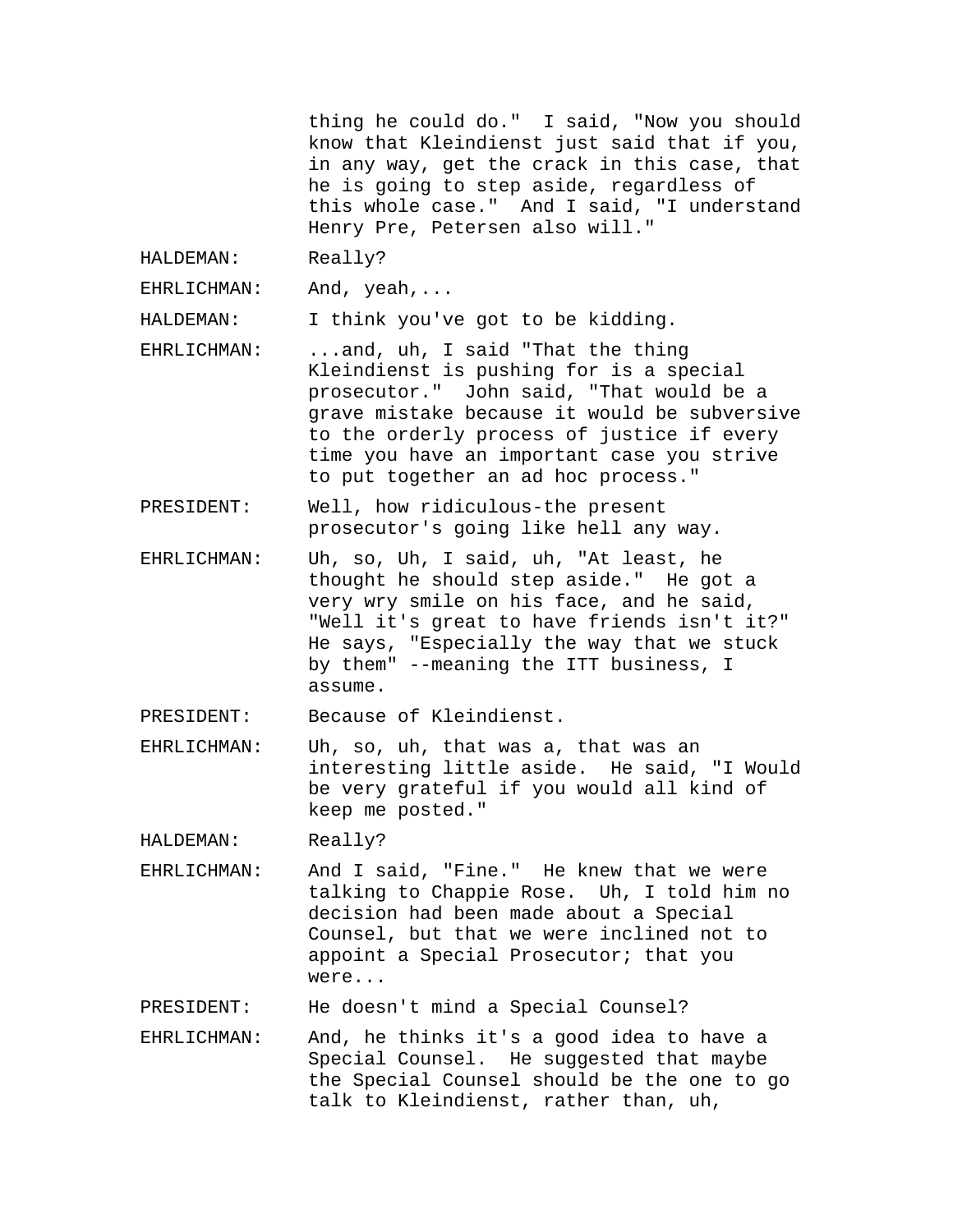somebody from the White House staff. And, uh, uh, so that, that was his only reaction to that. Uh, I told him again that I thought he ought to be represented, and that Paul O'Brien was now a target of this Grand Jury and that I thought he really had to think about getting representation. He said he had given it a lot of thought, but that he, uh, didn't think that he would want to make a change yet. He thought he would wait and see how O'Brien got along. Uh...

HALDEMAN: Which confirms he considers O'Brien to be his attorney?

EHRLICHMAN: Right.

HALDEMAN: That's interesting.

EHRLICHMAN: Uh, (tapping), he asked me how he was involved, in, in, what I had heard about the prosecutor's view of Mitchell's involvement in the obstruction of justice suit. I said that I really had not been able to find anybody who was an efficient actor, who really went to a defendant and said, "Don't talk," or so and so. And he said, 'hell, I, I really wonder if you ever will, other than their lawyers, because, uh, my impression of this is that they were the ones who were worried about their fees and who were really coming to us rather than for any of us going to them to bring about a change in testimony. Matter of fact," he said,

HALDEMAN: (Unintelligible) ...all along

EHRLICHMAN: "the thing that, uh, that we were talking to Dean about," he said, "I wasn't really worried about what they testified to. I was worried about what they'd say to the press."

HALDEMAN: Exactly when Hunt made the challenge.

EHRLICHMAN: Yep.

HALDEMAN: That, somehow, Dean doesn't see that, that way.

EHRLICHMAN: Well, we've got to talk to him some more. Uh, he, uh, he, Mitchell; did not mention Martha at all, or and I didn't raise it. That was just not even in the conversation.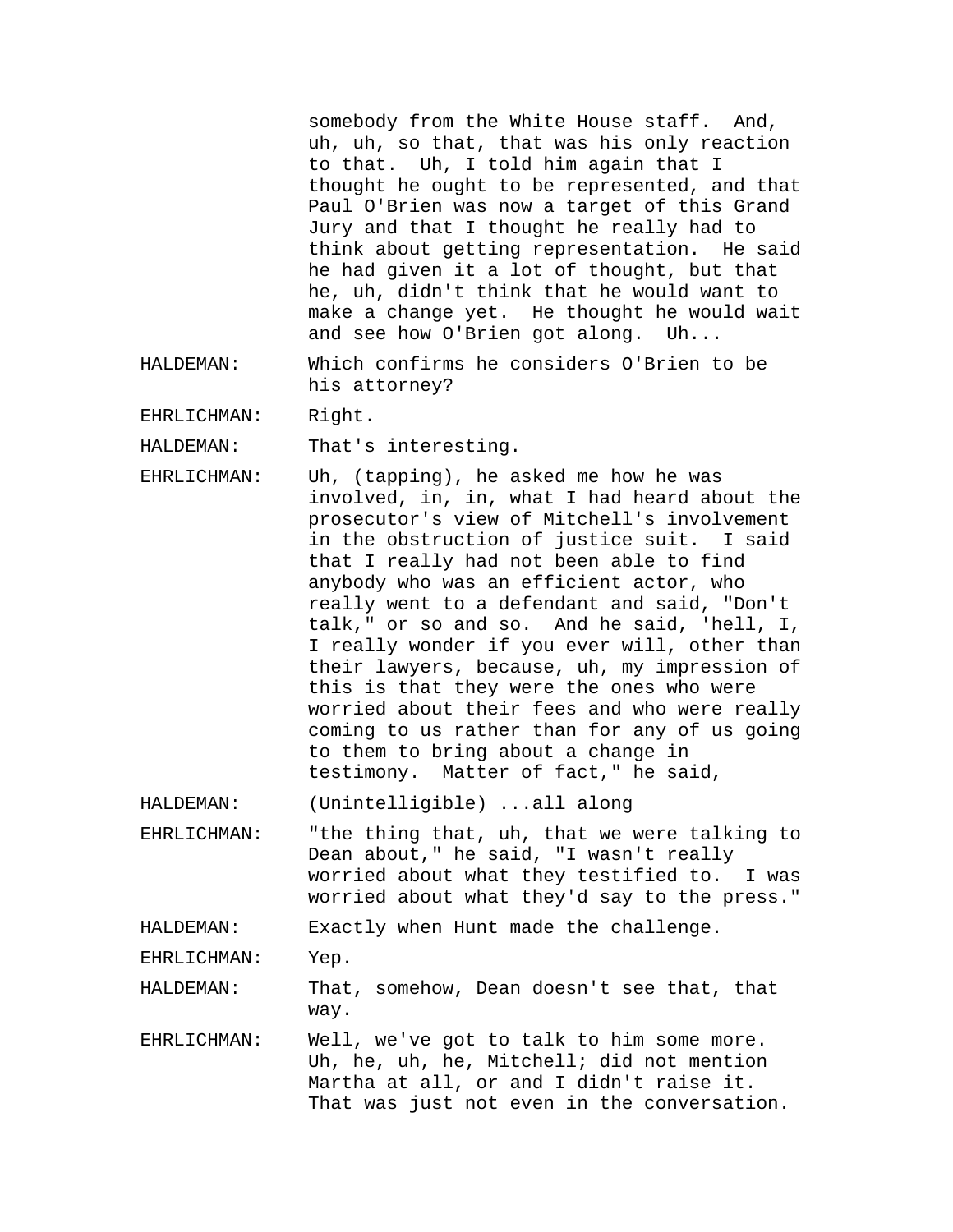UNIDENTIFIED: (Coughing) Yeah.

EHRLICHMAN: Uh, Oh, I told him that, uh, the only way that I knew that he was mentioned, insofar as the aftermath was concerned, was that from time to time he would send Dean over saying, "Hey, we need money for this," and he said, uh, "Who told you that?"

HALDEMAN John Dean.

EHRLICHMAN: And I said, "John that's, that's, that's common knowledge. And, uh, Dean, among others has told me that." Uh, I said, "Dean has not been subpoenaed. He has not testified and, as a matter of fact, the way they are proceeding down there, it looks like they are losing interest in him."

(Unintelligible)

- EHRLICHMAN: I, in a sense, well said this to John because I wanted him to be impressed with the fact that, uh, uh, we were not jobbing him.
- PRESIDENT: Oh, I get it, the point. Yeah. Yeah.
- EHRLICHMAN: We were -- Dean (unintelligible). That's it.
- PRESIDENT: Does he know that Magruder's going to confess?
- EHRLICHMAN: I said that in the course of calling to invite people to come talk with me today, and I indicated that there were more than two, that the person who called was told that Dean intended to, uh --

PRESIDENT: Magruder.

EHRLICHMAN: Pardon me, er, er, Magruder intended to make a clean breast of it and that, that was first party information and very reliable, and that that would tend to begin to unravel this thing from the center in both directions. And he agreed with that. Now he said, "which version is it that Magruder is going to testify to? Is it the one that he gave Bob and me in Bob's office' or is it some other version?"

HALDEMAN: That's not true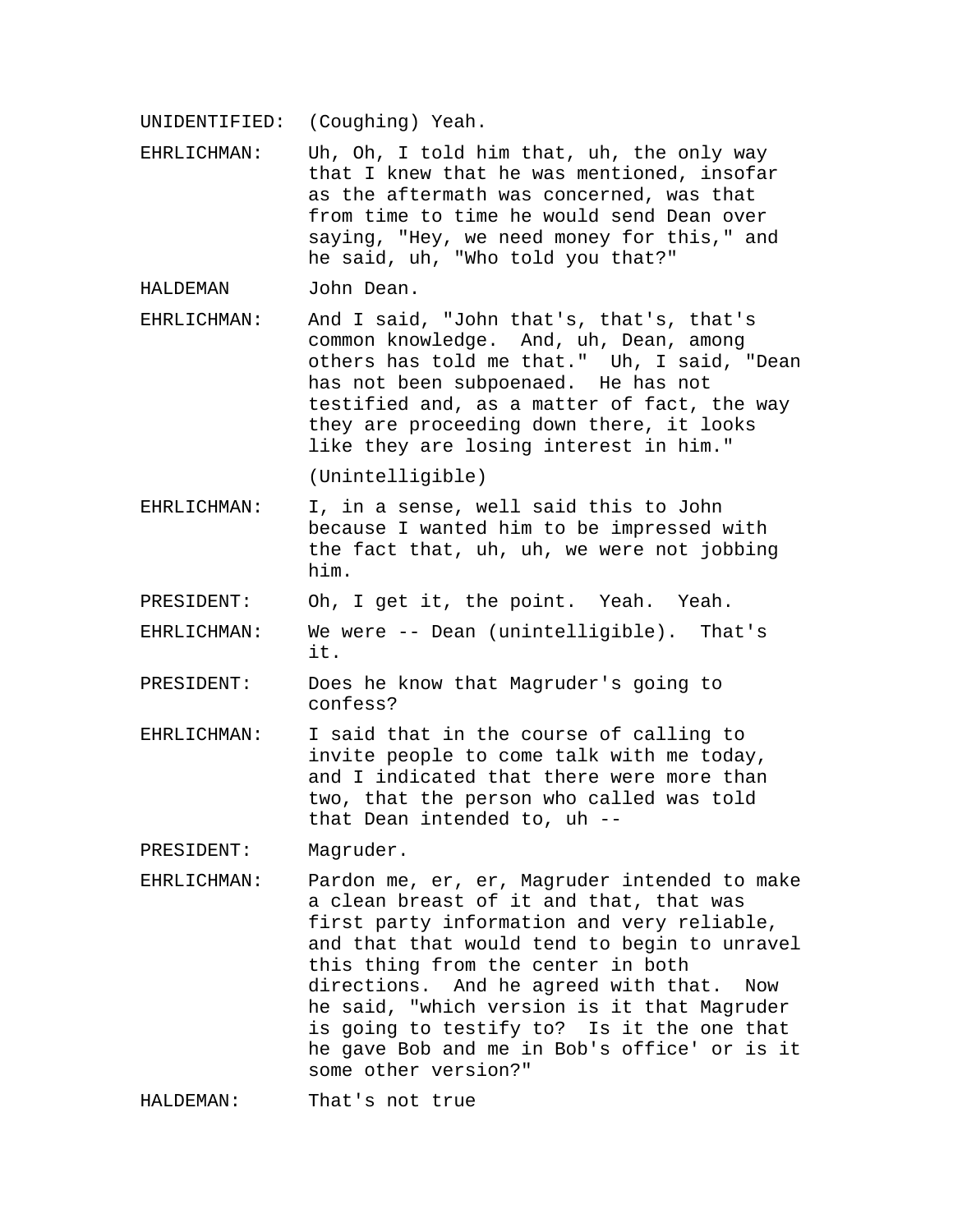EHRLICHMAN: I said --

PRESIDENT: What was the version he gave Bob? Was it another version?

- EHRLICHMAN: Well, he let me tell you what Mitchell said. It was another gigging of the White House. Uh, he said, uh, uh, "You know, uh, in Bob's office, Magruder said that Haldeman had cooked this whole thing up over here in the White House and, uh --"
- PRESIDENT: Had he said that?

EHRLICHMAN: Well, I mean, that's, you know, the sort of  $-$ 

PRESIDENT: All right.

EHRLICHMAN: And that, uh, uh and that sort of --

PRESIDENT: Now wait a minute. Your conversation with Mitchell is the one where, uh...

HALDEMAN: I've got the notes somewhere.

- PRESIDENT: ...where Mitchell (unintelligible) is one where -- Mitchell falls down on (unintelligible). Very good. It's good you have it too, but, uh --
- EHRLICHMAN: Mitchell's theory --
- PRESIDENT: Wait a minute, whatever his theory is, let me say a footnote...

EHRLICHMAN: Yeah.

- PRESIDENT: ...one, one footnote is, uh, that, uh, his, uh throwing it off on the White House isn't going to help him one damn bit.
- EHRLICHMAN: Uh, uh, unless he can, unless he can peddle the theory that Colson and others were effectively running the Committee through Magruder and freezing him out of the operation, ...

PRESIDENT: Hum.

EHRLICHMAN: ...which is kind of the story line he was giving me.

HALDEMAN: Did he include me in the others?

EHRLICHMAN: Yep.

HALDEMAN: That I was freezing him out of the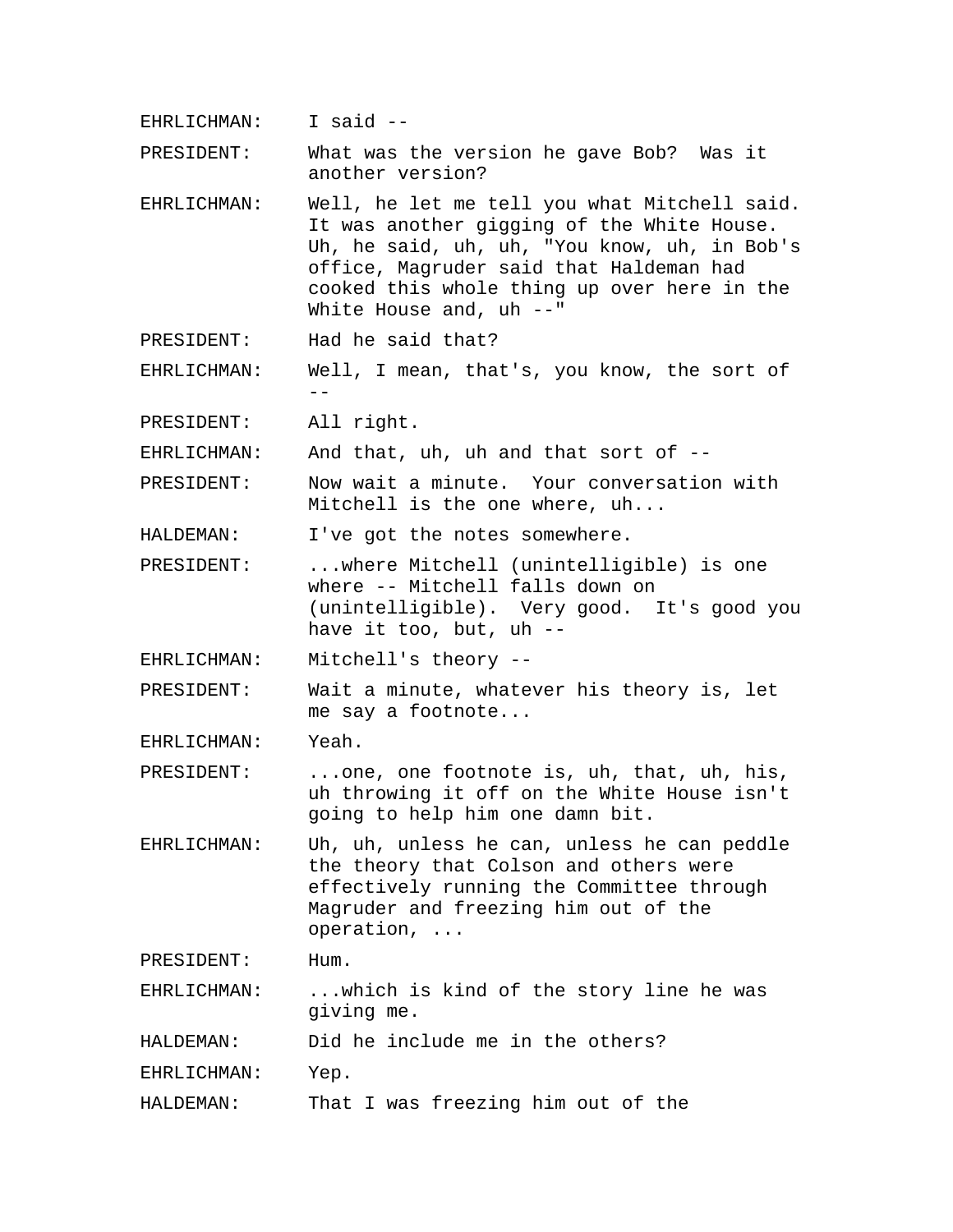operation?

EHRLICHMAN: hat you, in other words, he didn't say this baldly or flatly, but you accumulated a whole, uh, a whole bunch of things, and it's Colson, Dean and Bob

(Unintelligible)

EHRLICHMAN: ..working with Magruder, and uh, that that was sort of the way the line up went.

PRESIDENT: The fault is the White House's rather than his.

HALDEMAN: He's got an impossible problem with that.

PRESIDENT: Well, I

HALDEl5AN: The poor guy is putting --

PRESIDENT: It's bad if he gets up there and says that. It's a hell of a problem for us.

HALDEMAN: It's a problem for us. No question. But there's no way he can prove it. He has a very, very bad tremor.

PRESIDENT: He's always had that.

EHRLICHMAN: Well, I've never noticed...

PRESIDENT: Shakes.

EHRLICHMAN: ...it as bad as this.

PRESIDENT: Yeah. Yeah.

HALDEMAN: It's always been bad.

PRESIDENT: You've done your, uh, done your duty today. (unintelligible) .

HALDEMAN: The next question is,

EHRLICHMAN: (Unintelligible)

HALDEMAN: ...the next question is whether you see Magruder or not and you're now set to see him at 4 o'clock, and if we're going to cancel him, we should do it right now.

EHRLICHMAN: I see no purpose in seeing him.

PRESIDENT: Why, because Magruder's, uh, Magruder's aware of the fact now that we --

HALDEMAN: Magruder's already going to do what John's going to tell him to do, so...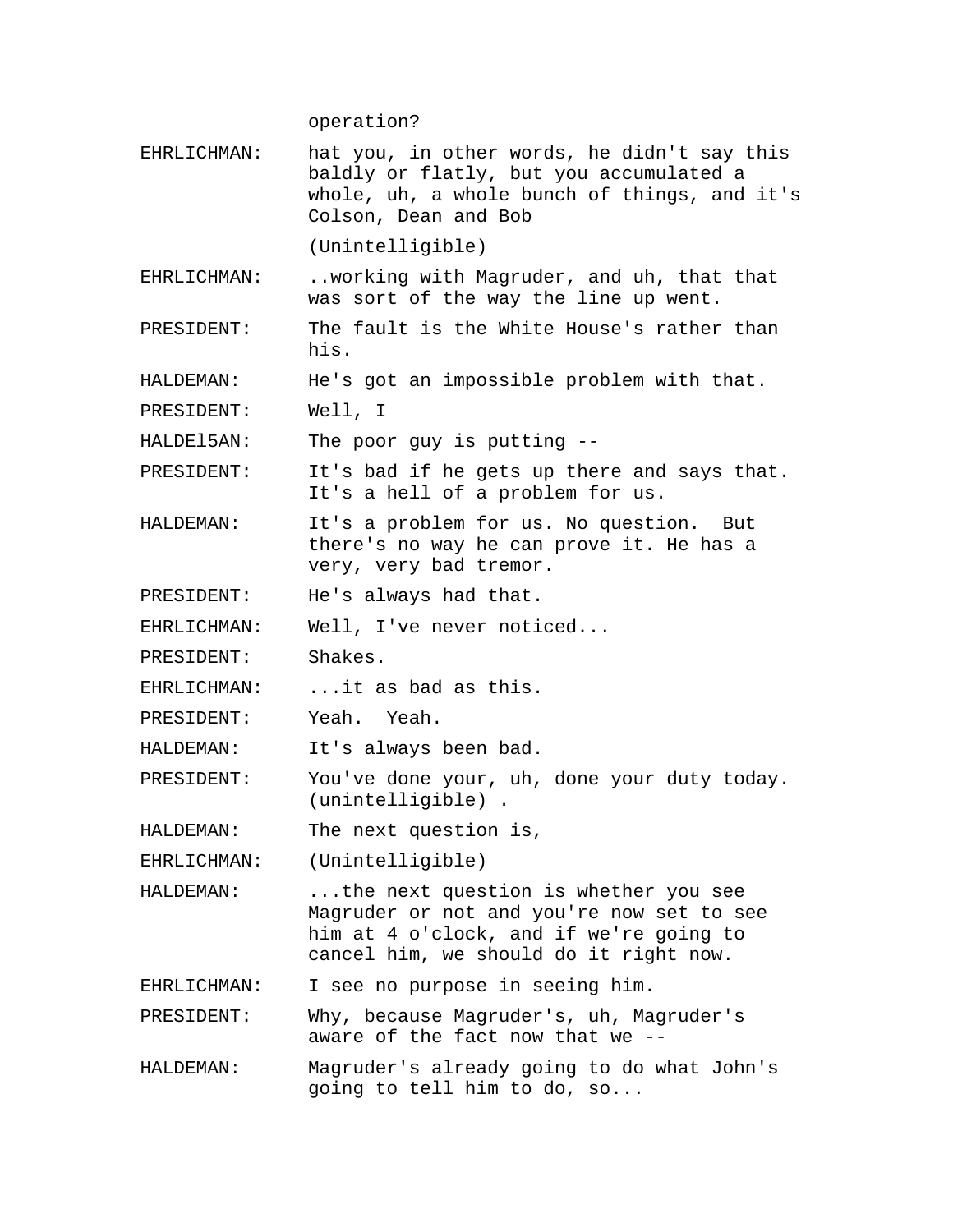PRESIDENT: Yeah.

HALDEMAN: So far, we've got it all --

PRESIDENT: Our purpose of course, uh (unintelligible) do it. Our purpose, as I understood it - what I mean Bob, was to keep a record for the (unintelligible).

EHRLICHMAN: All right. For that purpose maybe I should. Now, maybe what I should do --

HALDEMAN: Let him tell you what he told me, and then you say, "Good."

EHRLICHMAN: Exactly.

PRESIDENT: I'd like to get, I'd like to get what the hell he's, uh, what he's going to say.

EHRLICHMAN: All right. All right.

PRESIDENT: I would particularly like to get what the hell he's going to say about Strachan.

EHRLICHMAN: All right.

PRESIDENT: I mean, I'd say, apparently, uh, you could say, "Look John, look Jeb, I have to conduct this investigation on the White House. (Unintelligible)." If he says Strachan knew, say how do you know he knows?

EHRLICHMAN: All right.

PRESIDENT: Do you think you should ask him that or do you not want to go digging on that?

HALDEMAN: Why not?

EHRLICHMAN: Okay. (Tapping)

PRESIDENT: All right.

EHRLICHMAN: Yeah. Once he tells me that he, that he intends to go forward to tell the truth, he has nothing to lose by talking to me.

PRESIDENT: Hell. Well, I know. The point is that I want it to seem you want him to be, without guiding him or leading him, you can at least maybe get that out.

EHRLICHMAN: Right.

HALDEMAN: Well, his lawyer will be there.

EHRLICHMAN: Right.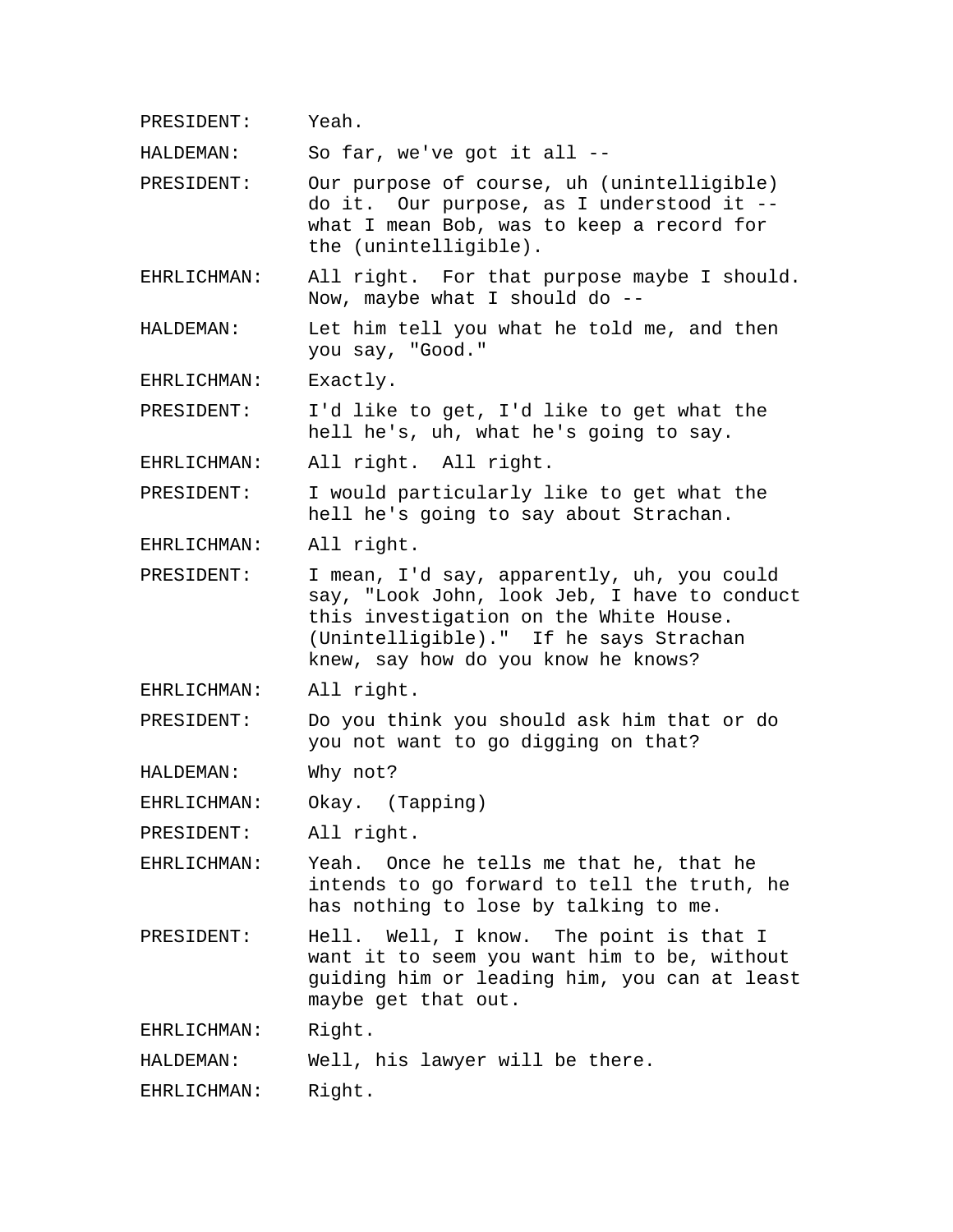- PRESIDENT: The other thing is what about the, what about the, uh, -- of course, you realize that if he says something about Strachan, then, of course, that puts an obligation on us to do something about Strachan doesn't it?
- EHRLICHMAN: Well, at least to corroborate it or, or, uh, investigate it, or, or go forward on it.

HALDEMAN: You could do it by questioning Strachan?

EHRLICHMAN: Among other things.

HALDEMAN: Here's where it ends up.

EHRLICHMAN: Well, if it ends up that way, why then you have a sort of a dog fight. Now, let...

PRESIDENT: Excuse me, go ahead, sorry...

- HALDEMAN: I didn't think, Jeb is, let me put it, let me say this, I don't think Jeb wants to hang Strachan. I think Jeb is worried about the fact that in going through this, he is going to, to, he thinks, to a degree, implicate Strachan. Now, that's the same kind of thinking as Strachan and Chapin, who were both very concerned about getting me into the Segretti thing. In other words, they they see any involvement, any mentioning of the name as being a problem.
- PRESIDENT: Yeah.
- HALDEMAN: I don't think Jeb sees it or understands the question of whether he really got Strachan in or not, and I'm not sure how far he decided he intends to go with, with Strachan.

EHRLICHMAN: He didn't say, he didn't really make it clear?

HALDEMAN: No. He just said, unfortunately, this whole thing is going to come up and if it comes up...

PRESIDENT: Bob

HALDEMAN: ...but then, what's, what's the problem with Gordon? And he said, "Well, I don't know. That depends on what other people say."

PRESIDENT: Other people, meaning like a secretary, you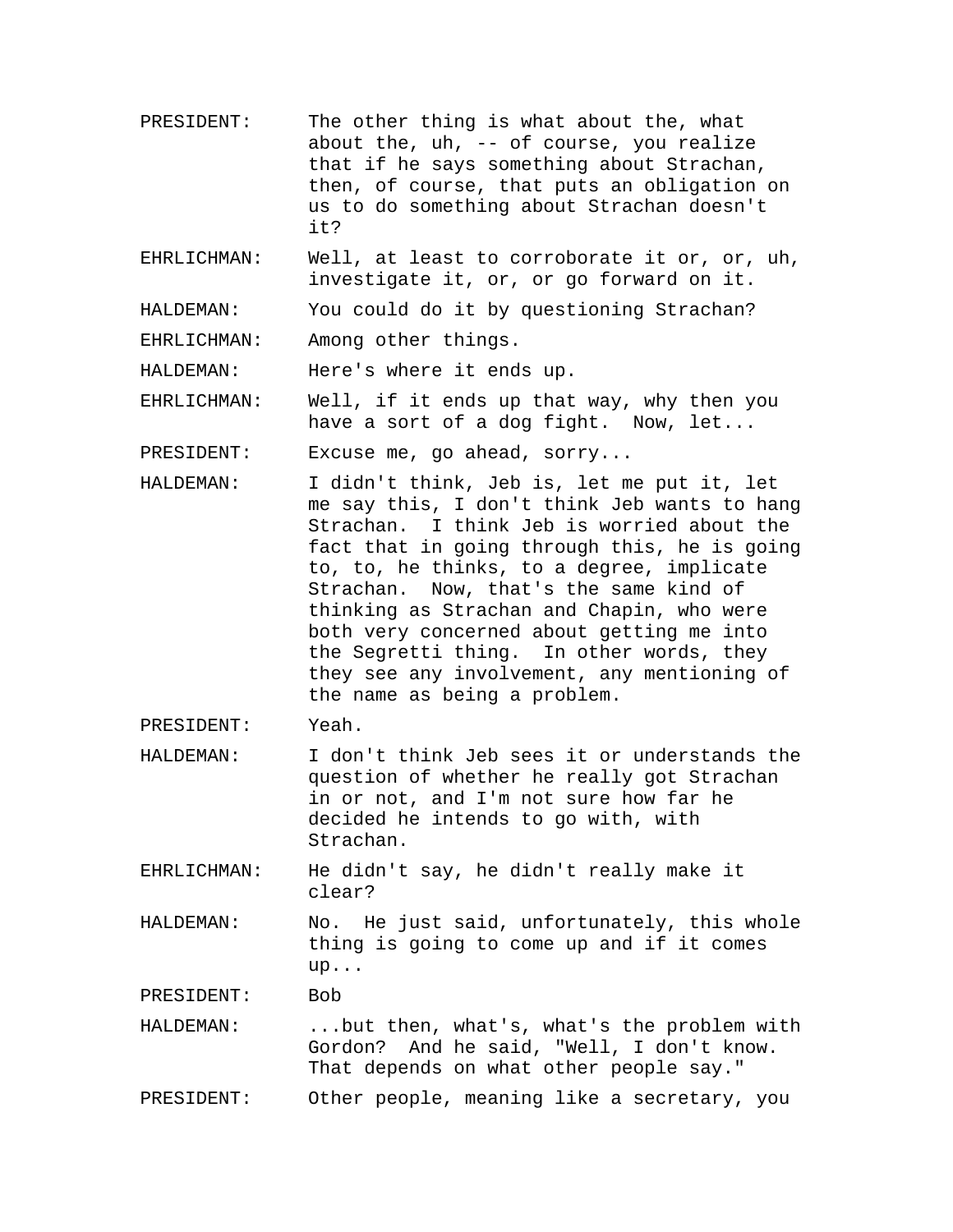mean, or somebody who typed...

HALDEMAN: Could be.

PRESIDENT: ...typed a memorandum.

HALDEMAN: Could be.

- PRESIDENT: To a degree, I think I see in Strachan's case the, well, the other possibility, of course, would be, uh, maybe they're very likely, oh, I think it might be this Bob, that, uh, they're gonna ask the question, "who told you to do this Jeb, Mr. Magruder?" (Unintelligible)
- HALDEMAN: He's flatly denied that Strachan told him to do it. Now, Larry did, Larry did, he brought back that exact story that he, that he  $--$
- PRESIDENT: Colson. What about the Colson (unintelligible).
- EHRLICHMAN: Uh, he says that he's going, going to have to hurt Mitchell.
- HALDEMAN: He says, "The one I'm going to hurt is Mitchell, and to some degree, John Dean and maybe Gordon."
- PRESIDENT: He's obviously talked this through. Isn't it worthwhile for you to find out, uh,

HALDEMAN: I think we have to,

- PRESIDENT: ...I think we owe it to ourselves to find out about John Dean, for examples what he, now understand, that he thinks (unintelligible) this is true (unintelligible)...us.
- EHRLICHMAN: All right. I think that's right. This is probably a golden opportunity in a way.
- PRESIDENT: Right. To find, well, let me put it this way. We've got to find out what the hell he's gonna say...

EHRLICHMAN: Yeah.

PRESIDENT: ...so that we'll know what to expect, you see...

EHRLICHMAN: Yeah.

PRESIDENT: ...rather than have the God damned thing go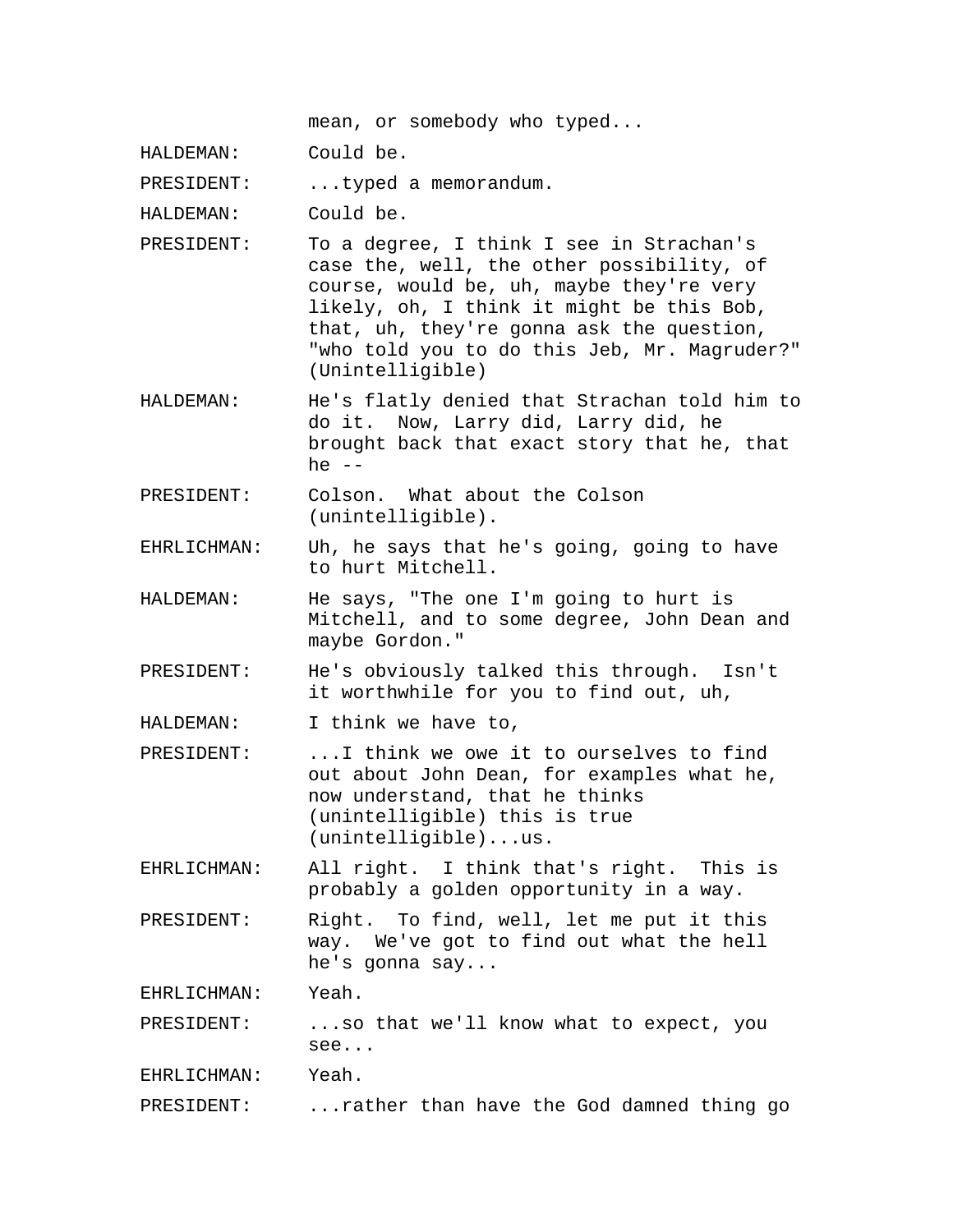on our heads.

EHRLICHMAN: Right.

- PRESIDENT: The interesting thing is, uh, did, did, did Bob tell you -- are you, uh, prepared to say that he says that, uh, he, uh, Magruder, said that they'll indict him and not Mitchell. That's a hard damn theory. Isn't that what you told me? Bob, didn't you tell me that?
- HALDEMAN: No. No. He said everybody, no, he said "Everybody is going to fall on this." He wasn't meaning indictments. He was meaning gonna talk.

PRESIDENT: Oh.

HALDEMAN: Himself, LaRue and so on.

PRESIDENT: Yeah.

HALDEMAN: He said everybody's, everybody's going to drop except John. And, he's gonna get out of it.

(Unintelligible)

EHRLICHMAN: That's correct. That's correct.

HALDEMAN: He didn't mean that, that Mitchell wouldn't be indicted. He meant that Mitchell, Mitchell was the only one who was going to continue to hardline, that everybody else had given up. And that's why he's given up. His point is, his keeping quiet now or lying now serves no purpose cause all they're gonna do is get him on a perjury count as well as everything else. If he can clean up anything he can live with himself better. He's faced the fact that he's had it.

(Pause)

PRESIDENT: Uh huh, so that means LaRue and O'Brien. Is that right?

HALDEMAN: Depends on how far they go.

EHRLICHMAN: That's right.

PRESIDENT: (Unintelligible)

- HALDEMAN: Jeb doesn't know anything much about that.
- PRESIDENT: It's under cover. They'll push him.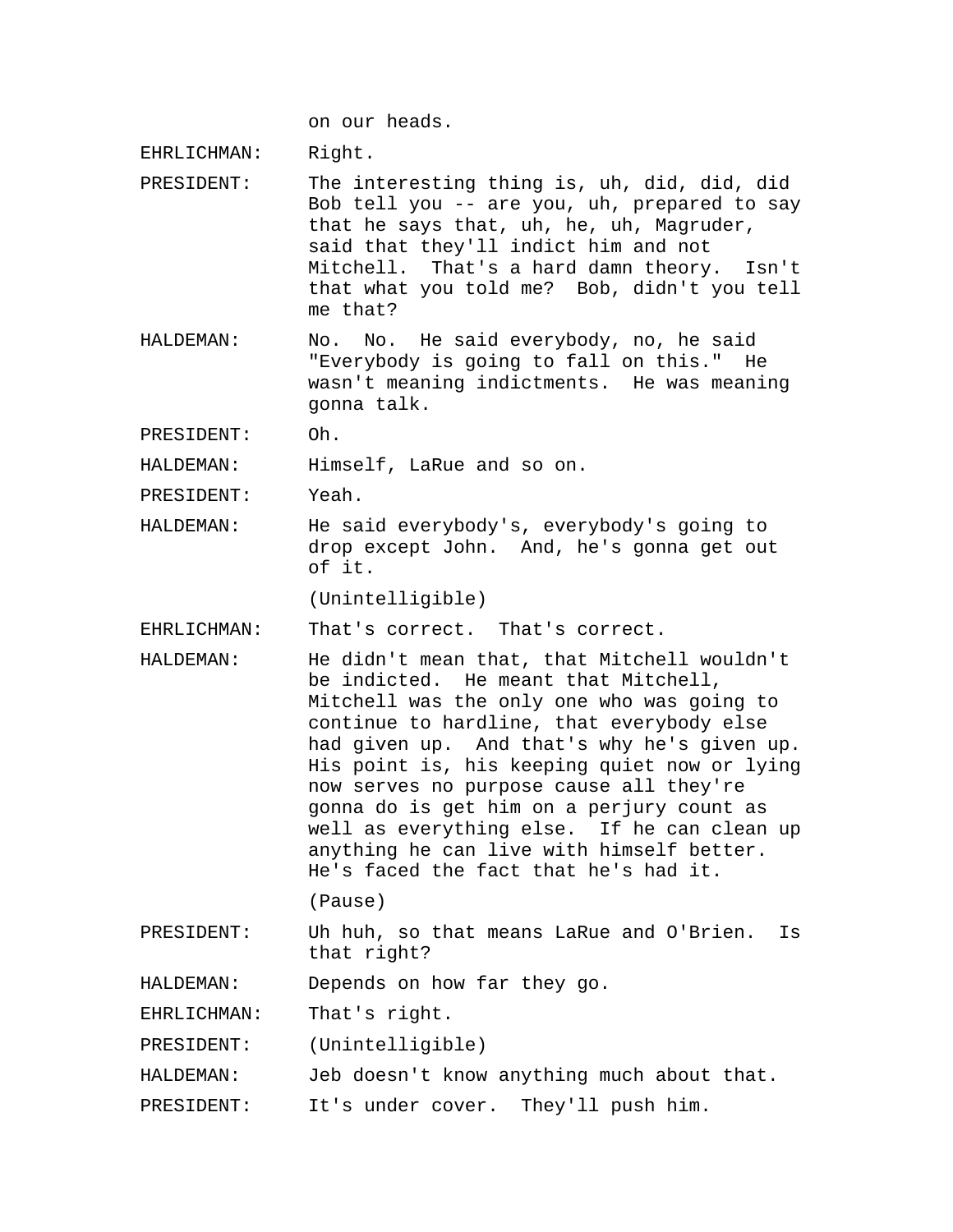I think he can put up a pretty good fight on the thing, don't you?

HALDEMAN: I would think so. I, I would be, uh --

- PRESIDENT: Even if they indict him' it's going to be a damn hard, hard, intricate case to prove. You've got to prove motive there, don't you, John?
- EHRLICHMAN: Yes. Dean, (Clears Throat) Dean argues that in a, in a conspiracy, uh, such as they're trying to build, they may not have to prove the same kind of animus as to some of the participants, but only that they were, that they were in it. Uh, I, I would have to read the cases. I just don't know what the law is.
- PRESIDENT: Of course, you've got their, you've got their defendants the same way, I guess, uh, ...

HALDEMAN: That's right.

- PRESIDENT: ...I guess, uh, that key witness there is Hunt.
- EHRLICHMAN: Well, the defendants, and then it's, uh, the defendant's lawyer, Bittman.
- PRESIDENT: Hunt and Bittman. They're both, Hunt will testify tomorrow.
- EHRLICHMAN: My, my guess is that a fellow like Bittman has probably negotiated immunity for himself, and has --
- HALDEMAN: Dean strongly feels they wouldn't give it to him.

EHRLICHMAN: Yeah, I know.

PRESIDENT: They will?

HALDEMAN: Will not.

EHRLICHMAN: But that, uh, he's gonna, he's gonna tell about a lot of conversations he had with a lot of people.

PRESIDENT: Bittman is?

EHRLICHMAN: Yeah.

PRESIDENT: Do we know that?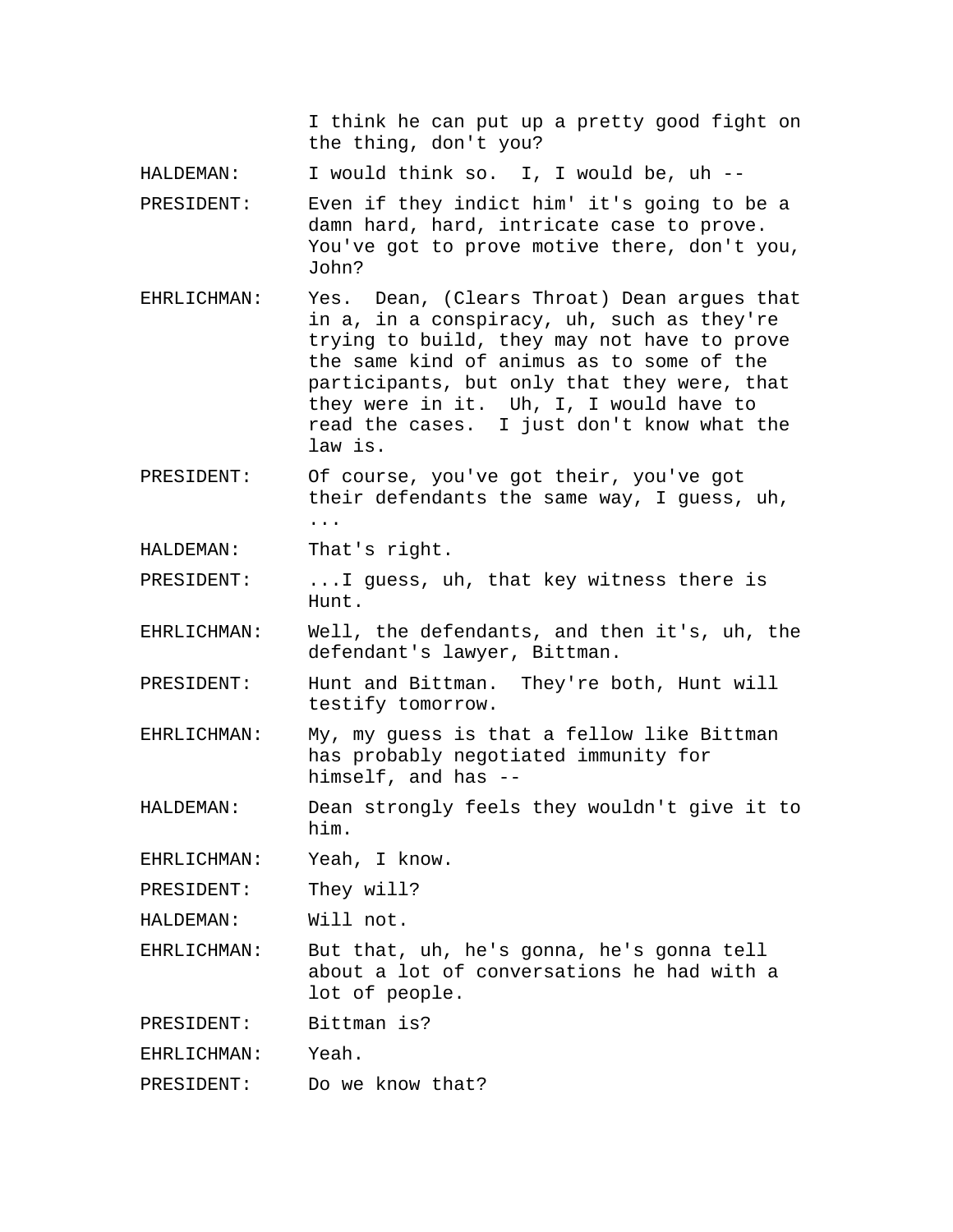- EHRLICHMAN: Well, I don't know that, but I know, for instance, that Bittman had a conversation with Colson that was a Watergate conversation. And, uh, uh, I know, I know what Colson says about it -- that he was brilliant and adroit, avoided any...
- HALDEMAN: And he says Bittman's recollection of it would be exactly the same as Colson's -- his recollection of the, of the specific conversation -- but he says Bittman may draw conclusions from it.

PRESIDENT: This is the clemency conversation?

HALDEMAN: Yep.

(Pause)

- PRESIDENT: And his conclusion would be that he felt the President offered clemency?
- HALDEMAN: No. His conclusion is that, that, he, he, uh, Colson will have Hunt out by Christmas, because you know what kind, what kind of pull I have here in the White House. I'll be able to work it out. That's what he would, would imply by saying --

PRESIDENT: What, how does Colson handle that?

- EHRLICHMAN: He says he's got a tape or a wire, uh, uh, a memo or something that says exactly what he said
- HALDEMAN: It's just a memo. He wrote a, he wrote a memorandum of the conversation immediately after the conversation. Which will, that's all it is, is his side of the story.
- PRESIDENT: You don't think this, this would lead to an indictment of Colson do you?
- EHRLICHMAN: (Sighs) I haven't any idea. Dean seems to think everybody in the place is going to get indicted. (Laughs) No, this afternoon -- Well, I...
- HALDEMAN: They're all doing the same thing. What Dean said is just looking at the worst possible side of the coin that you could make a list of everybody who in some way is technically indictable in the cover-up operation. And that list includes, in addition to Mitchell,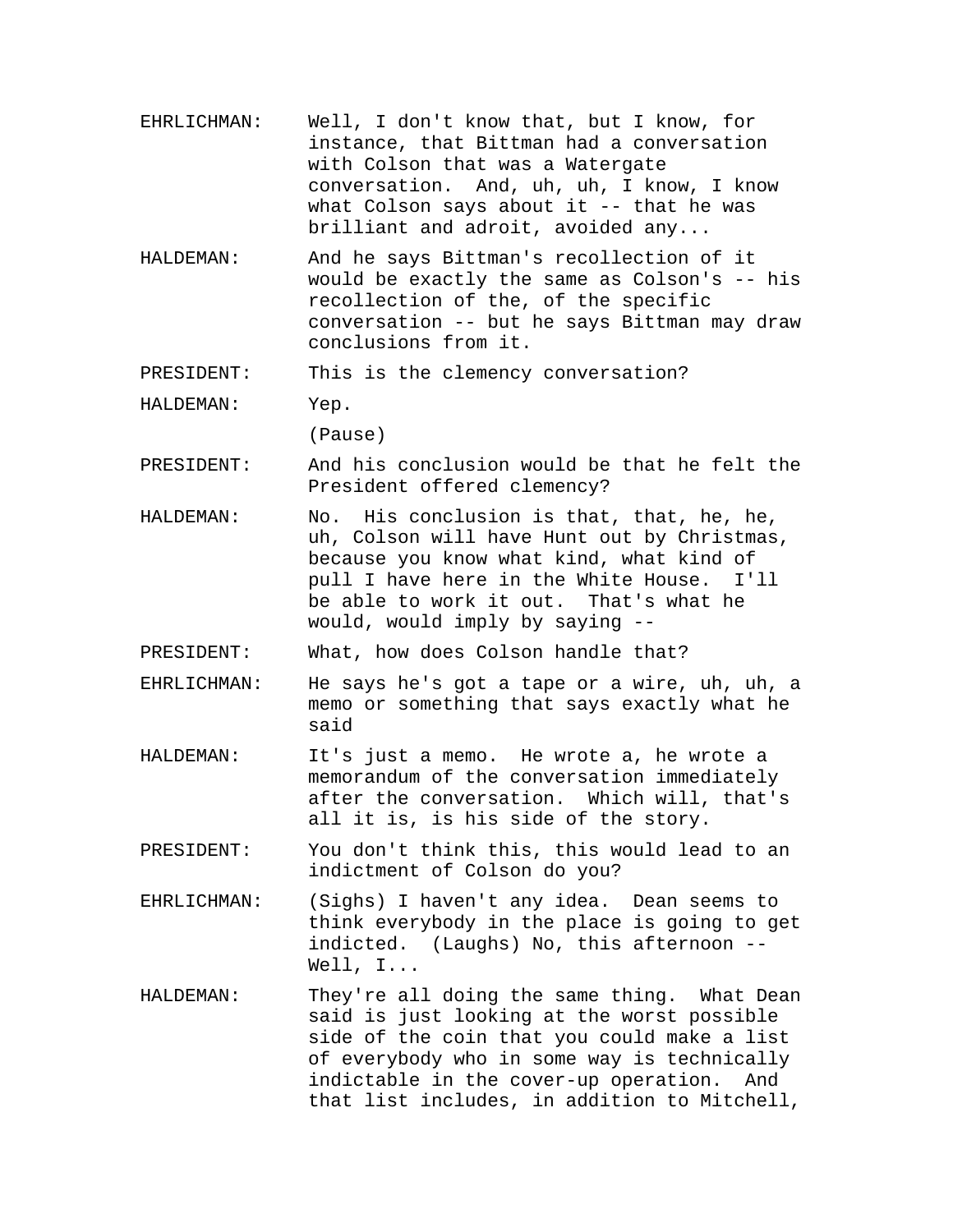Haldeman, Ehrlichman, Colson, Dean, --

PRESIDENT: Because they all discussed it?

HALDEMAN: Strachan, Kalmbach, Kalmbach's go-between, Kalmbach's source, LaRue, Mardian, O'Brien, Parkinson, ...

EHRLICHMAN: Bittman

HALDEMAN: Bittman, Hunt, uh, and, and, you know, so, and just to keep wandering through the impossibles, he said maybe the route is for, for everybody on that list to take a guilty plea and, and get immediate, uh, uh, what do you call it, pardon, or, uh, ...

EHRLICHMAN: Clemency.

HALDEMAN: ...clemency.

PRESIDENT: From the President.

HALDEMAN: Hmm. That shows you the somewhat unclear state (Laughs) of John Dean's analytical thinking.

EHRLICHMAN: No way.

PRESIDENT: It's a shame. There could be clemency in this case and at the proper time, having in mind the extraordinary sentences of Magruder, and so forth and so on, but you know damn well...

HALDEMAN: It's gotta be down the road

PRESIDENT: It's ridiculous. They all know that. Colson knew that. I mean when you talked to Colson and he talked to me.

EHRLICHMAN: The, uh, Magruder thing is 4 o'clock and it's still on.

HALDEMAN: Yeah. I think I have to go confirm it.

EHRLICHMAN: All right.

HALDEMAN: Should I?

- EHRLICHMAN: I think so. It's an opportunity -- Now the question is whether I ought to get a hold of Kleindienst for, say 5 o'clock and get this thing all wrapped up.
- PRESIDENT: Have you determined it should be Kleindienst rather than Silbert?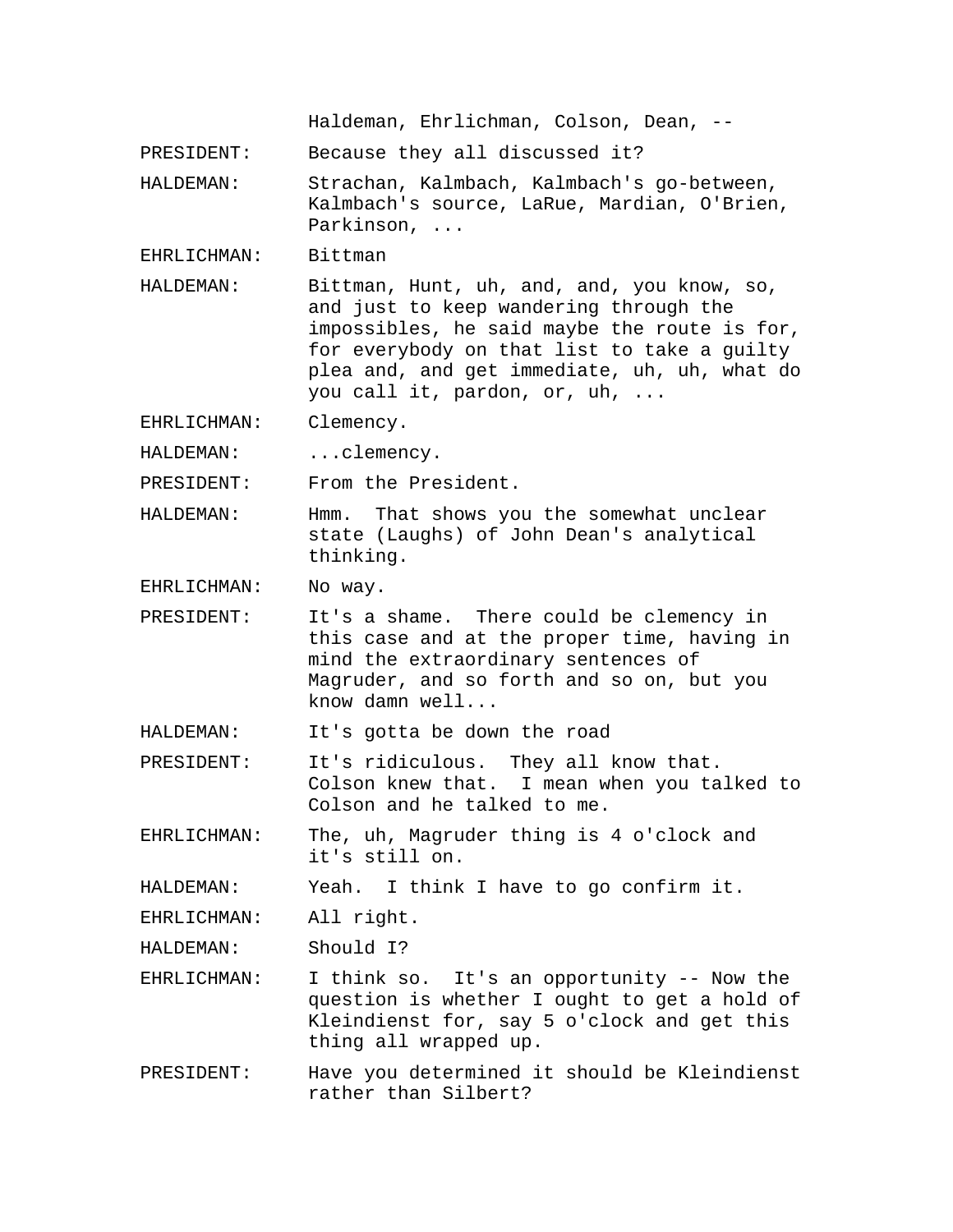EHRLICHMAN: Yeah. Dean's right about that. I'm sure.

PRESIDENT: I didn't know you'd talked to Dean.

EHRLICHMAN: Well, I did, I asked Dean's advice on this. He said Silbert would ask you to wait a minute, he'd step out of the room, he'd come back to get you and he'd walk you right into the Grand Jury.

PRESIDENT: Oh.

- EHRLICHMAN: And, uh, he, he doesn't dare handle a communication like that personally, from the standpoint of the later criticism. He says the better route would be to go to Kleindienst, who will probably step aside and refer you to the Dean. The Dean, in turn, would say to Henry Petersen, "They'd done this little investigation over at the White House, they've collected a bunch of hearsay, there doesn't seem to be much new, but they've got it there for anybody who wants it." Petersen, in turn, would inform Silbert, who would, "thank God, I got more than I can handle here now, we'll wait and interview that guy later."
- PRESIDENT: The purpose in doing this is what? (Sighs)
- EHRLICHMAN: The purpose of doing it is to ---
- PRESIDENT: The White House conducted its investigation and turned it over to the Grand Jury.
- EHRLICHMAN: Turned it over to the, to the Justice Department.

PRESIDENT: Before the indictment?

EHRLICHMAN: Right.

PRESIDENT: How much are you going to tell them?

- EHRLICHMAN: I, I think I'd let 'em drag it out of me in a way. I don't know, I just really haven't thought that part through.
- PRESIDENT: Because they would say, "Why did the White House wait for the Justice Department to do all this?"
- EHRLICHMAN: "Did the White House know?" is probably the way this would come. Yes

PRESIDENT: Yes. And you'd say, yes, as a matter of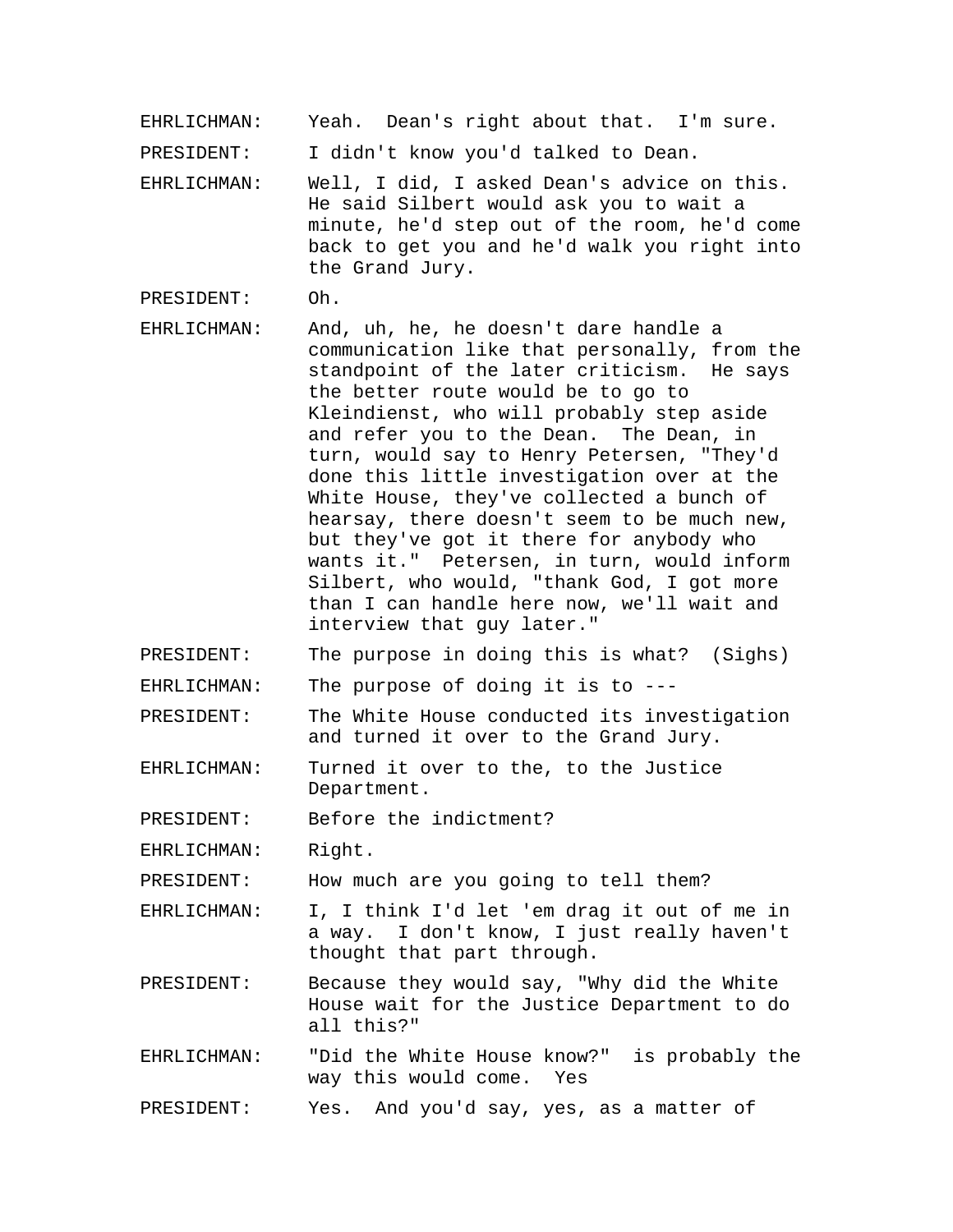fact...

EHRLICHMAN: We had, we had been at work on this for some time. The President, the President...

PRESIDENT: ...President ordered an independent investigation.

EHRLICHMAN: ...needed it known.

PRESIDENT: I had ordered an independent investigation at the time McCord had something to say. Right.

EHRLICHMAN: All right.

PRESIDENT: At that time, you conducted an investigation.

EHRLICHMAN: And that a, at the time, I was ready to report to you my tentative conclusions, and they were no more than that, you felt that they were sufficiently serious that, uh, well that, you felt that one overriding aspect of the report was that some people evidently were hanging back feeling that they were somehow doing the President a favor. That the President had me personally transmit to them his view that this ought to be a complete open thing, that may or may not have played some part in Jeb Magruder's subsequent disclosures to the Grand Jury. In any event, uh, uh, rather than for us simply to hold the information that we did have in the White House, we turned it over to the Justice Department for whatever disposition they wanted to make of it.

(Pause)

- PRESIDENT: If Mitchell is indicted here, you think he's going to be convicted?
- EHRLICHMAN: Yeah, I think so. I can't guarantee it, but I would be amazed once, once Magruder goes in there.

PRESIDENT: But, that's only one man.

EHRLICHMAN: Ah, that's plenty.

PRESIDENT: Is it?

EHRLICHMAN: Oh, yes sir, and uh, well...

PRESIDENT: (Unintelligible) know criminal law?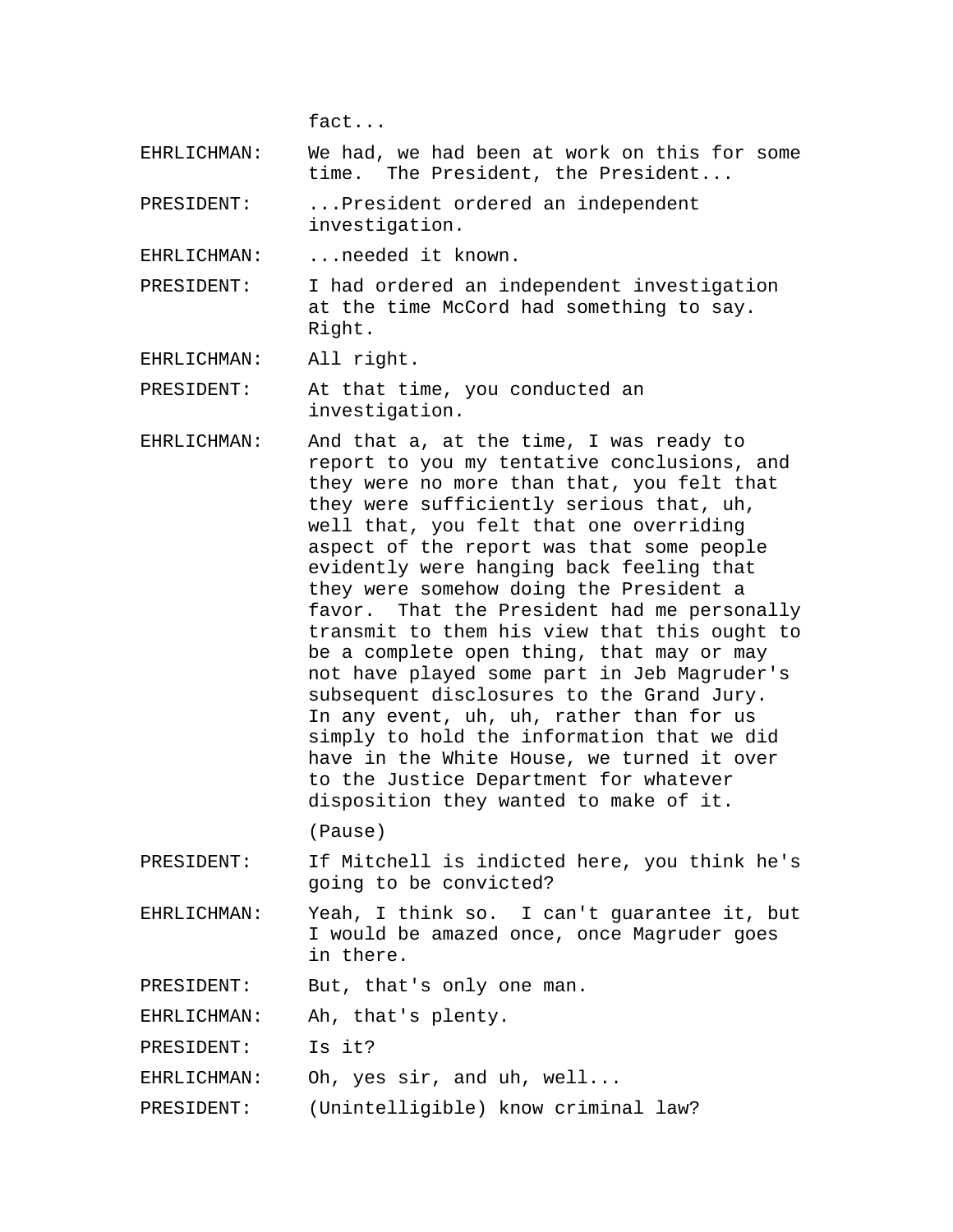| EHRLICHMAN: | With all the other stuff they've got, uh,                                                                                                                                                                              |
|-------------|------------------------------------------------------------------------------------------------------------------------------------------------------------------------------------------------------------------------|
| PRESIDENT:  | All the other stuff they've got?                                                                                                                                                                                       |
| EHRLICHMAN: | they have a way of corroborating, uh --                                                                                                                                                                                |
| **********  |                                                                                                                                                                                                                        |
| Part II     |                                                                                                                                                                                                                        |
| HALDEMAN:   | They delivered part of it at the time they<br>asked for it, and the balance at the time<br>they asked for it. My interest was<br>delivering all of it as quickly as possible.<br>I don't know what their function was. |
| **********  |                                                                                                                                                                                                                        |
| PRESIDENT:  | Could I just make the suggestion of<br>Magruder, first, get everything you can from<br>him, Uh.                                                                                                                        |
| HALDEMAN:   | He's bringing two lawyers with him.                                                                                                                                                                                    |
| EHRLICHMAN  | Naturally. What'll we'll, what we'll do.                                                                                                                                                                               |
| PRESIDENT:  | (Unintelligible)                                                                                                                                                                                                       |
| HALDEMAN:   | Probably one Jewish and one Gentile.<br>(Laughs)                                                                                                                                                                       |
| PRESIDENT:  | Well, you know Jeb, I mean, I don't know<br>what, what about (unintelligible) they<br>Strachan, but they want Dean.                                                                                                    |
| HALDEMAN:   | Right.                                                                                                                                                                                                                 |
| PRESIDENT:  | Just trying to get the facts and that's all<br>there is to it.                                                                                                                                                         |
| EHRLICHMAN: | I'll get back to you                                                                                                                                                                                                   |
| PRESIDENT:  | Be sure you convey my warm sentiments.                                                                                                                                                                                 |
| EHRLICHMAN: | Right.                                                                                                                                                                                                                 |
|             | (21 second pause) (Sound of door closing)                                                                                                                                                                              |
| HALDEMAN:   | I think I ought to get Strachan squared<br>away.                                                                                                                                                                       |
| PRESIDENT:  | Sure.                                                                                                                                                                                                                  |
| HALDEMAN:   | He covers.                                                                                                                                                                                                             |
| PRESIDENT:  | Well, we'll see what they finally come down<br>to here (unintelligible). I, I frankly<br>think- frankly, frankly I should say I don't<br>know, but based on what Ehrlichman tells me                                   |